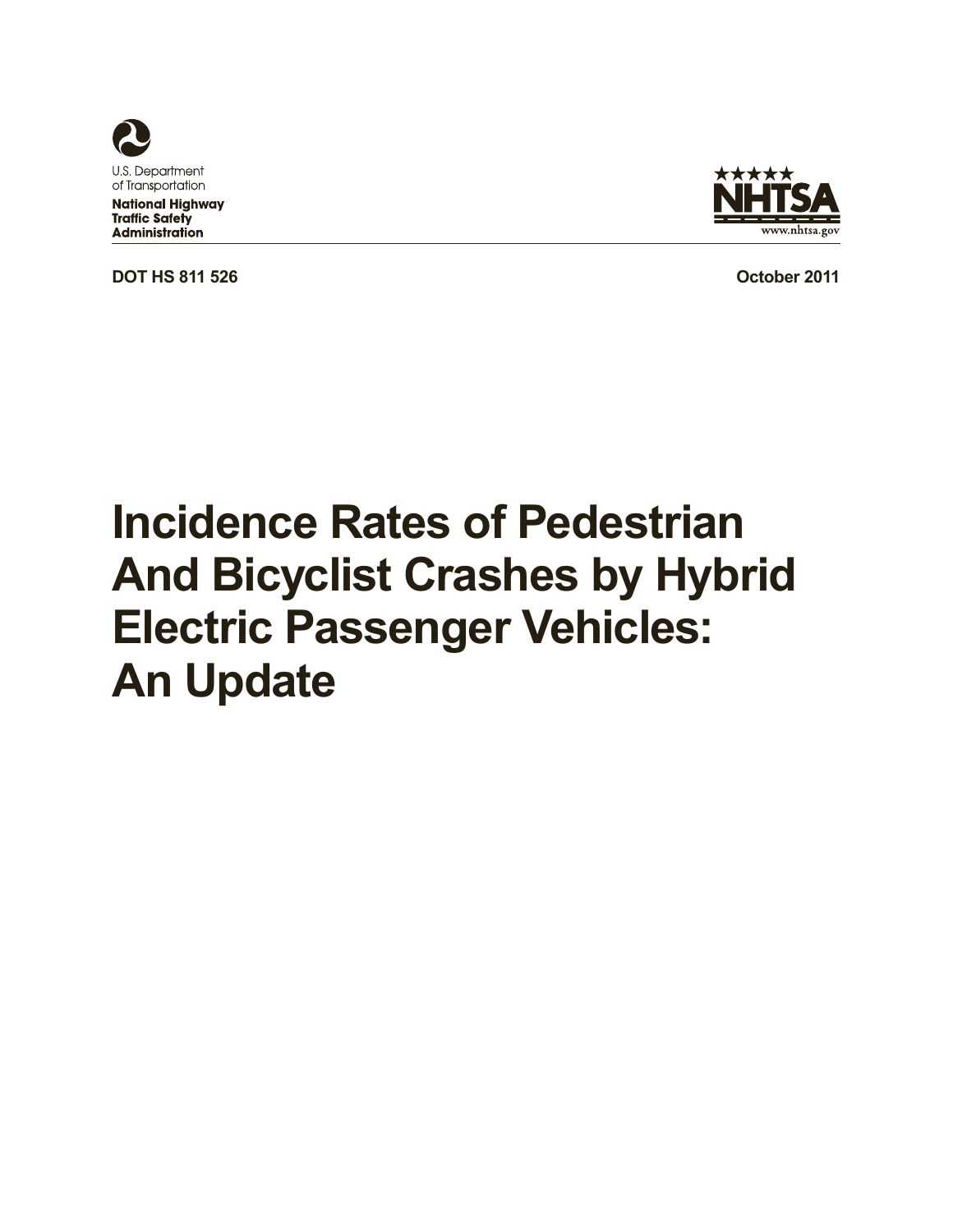#### DISCLAIMER

This publication is distributed by the U.S. Department of Transportation, National Highway Traffic Safety Administration, in the interest of information exchange. The opinions, findings, and conclusions expressed in this publication are those of the authors and not necessarily those of the Department of Transportation or the National Highway Traffic Safety Administration. The United States Government assumes no liability for its contents or use thereof. If trade names, manufacturers' names, or specific products are mentioned, it is because they are considered essential to the object of the publication and should not be construed as an endorsement. The United States Government does not endorse products or manufacturers.

Suggested APA citation:

Wu, J., Austin, R., & Chen, C-L. (2011, October). Incidence Rates of Pedestrian and Bicyclist Crashes by Hybrid Electric Passenger Vehicles: An Update. (DOT HS 811 526). Washington, DC: National Highway Traffic Safety Administration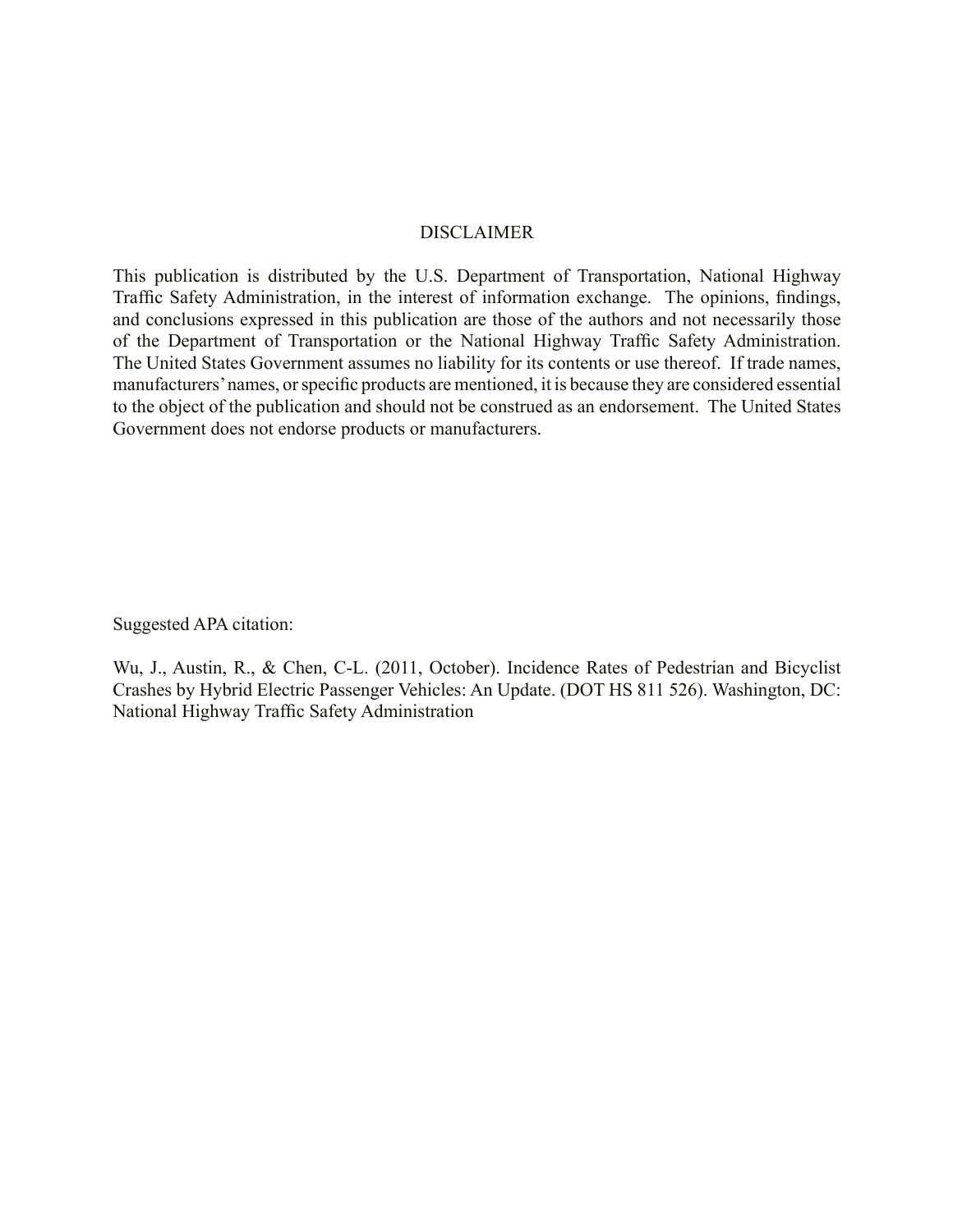|                                                     | Documentation I age Technical Keport<br>2. Government Accession No. | 3. Recipient's Catalog No.               |
|-----------------------------------------------------|---------------------------------------------------------------------|------------------------------------------|
| 1. Report No.                                       |                                                                     |                                          |
| <b>DOT HS 811 526</b>                               |                                                                     |                                          |
| 4. Title and Subtitle                               |                                                                     | 5. Report Date:                          |
| Incidence Rates of Pedestrian and Bicyclist Crashes |                                                                     | October 2011                             |
|                                                     |                                                                     |                                          |
| by Hybrid Electric Passenger Vehicles: An Update    |                                                                     | 6. Performing Organization Code: NVS-421 |
| $7.$ Author(s)                                      |                                                                     | 8. Performing Organization Report No.    |
|                                                     | Jingshu Wu, Ph.D., P.E., Rory Austin, Ph.D., Chou-Lin Chen, Ph.D.   |                                          |
| 9. Performing Organization Name and Address         |                                                                     | 10. Work Unit No. (TRAIS)n code          |
| Office of Traffic Records and Analysis              |                                                                     | 11. Contract of Grant No.                |
| Mathematical Analysis Division                      |                                                                     |                                          |
|                                                     |                                                                     |                                          |
| 12. Sponsoring Agency Name and Address              |                                                                     | 13. Type of Report and Period Covered    |
| Office of Traffic Records and Analysis              |                                                                     | Technical Report (2000-2008)             |
| National Center for Statistics and Analysis         |                                                                     | 14. Sponsoring Agency Code               |
| National Highway Traffic Safety Administration      |                                                                     |                                          |
| U.S. Department of Transportation                   |                                                                     |                                          |
| 1200 New Jersey Avenue SE., Washington, DC 20590    |                                                                     |                                          |
|                                                     |                                                                     |                                          |
| <b>15. Supplementary Notes</b>                      | see Acknowledgement                                                 |                                          |

#### **Documentation Page Technical Report**

#### **16. Abstract**

Hybrid electric (HE) passenger vehicles first became available to consumers in 2000, and their numbers as well as their proportion of the passenger vehicle fleet have risen every year since their introduction. Advocacy groups have raised pedestrian safety concerns regarding HE vehicles because a vehicle using the electric motor may be relatively quieter than a vehicle using an internal combustion engine (ICE) and may not emit the sounds that non-motorists rely on for warning as vehicles approach them.

In 2009 the National Highway Traffic Safety Administration released the report "Incidence of Pedestrian and Bicyclist Crashes by Hybrid Electric Passenger Vehicles" with the finding that an HE vehicle was two times more likely to be involved in a pedestrian crash than an ICE vehicle in situations involving low-speed maneuvers (Hanna, 2009). This report aims to update the previous report with more data by adding additional years of State crash files as well as by increasing the number of States included in the analysis from 12 to 16.

This analysis was conducted on a total of 24,297 HE and 1,001,000 ICE Honda and Toyota selected vehicles in 16 States. A total of 186 and 5,699 HE and ICE vehicles respectively were involved in pedestrian crashes, and a total of 116 and 3,052 HE and ICE vehicles respectively were involved in bicycle crashes. Overall, the odds ratios indicate that the odds of an HE vehicle being in either a pedestrian or bicycle crash are greater, 35 percent and 57 percent respectively, than the odds of an ICE vehicle being in a similar crash.

The crash factors of speed limit, vehicle maneuver, and location were examined to determine the relative incidence rates of HE versus ICE vehicles and whether the odds ratio (OR) was different under different circumstances. While the results did not provide an apparent set of scenarios for bicycle crashes, the findings provide a clearer picture regarding pedestrian crashes. The largest differences between the involvement of HE and ICE vehicles in pedestrian crashes occur with speed limits of 35 mph and lower (OR = 1.39), during low-speed maneuvers (OR = 1.66) and when the crash is on the roadway (OR = 1.50). This update further extends the analysis to various other vehicle samples with similar results. For example a comparison of all HE versus ICE passenger vehicles regardless of makes and models indicates that the odds of any HE passenger vehicle being in a pedestrian crash are 22 percent greater than the odds of any ICE passenger vehicle.

| 17. Key Words:                                                                                   | <b>18. Distribution Statement</b>          |                         |           |
|--------------------------------------------------------------------------------------------------|--------------------------------------------|-------------------------|-----------|
| Hybrid Vehicles, Pedestrian Crashes, Bicyclist Crashes, Quiet Cars, Sound, Blind, Relative Risk, | Document is available from the             |                         |           |
| <b>Odds Ratio, Statistical Power, Various Data Samples</b>                                       | National Technical Information Service     |                         |           |
|                                                                                                  |                                            | www.ntis.gov            |           |
| 19. Security Classification. (of this report)                                                    | 20. Security Classification (of this page) | 21. No of Pages         | 22. Price |
| Unclassified                                                                                     | Unclassified                               |                         |           |
|                                                                                                  |                                            | $P = 1$ $P = 1.1$ $1.1$ |           |

Form DOT F1700.7 (8-72) Reproduction of completed page authorized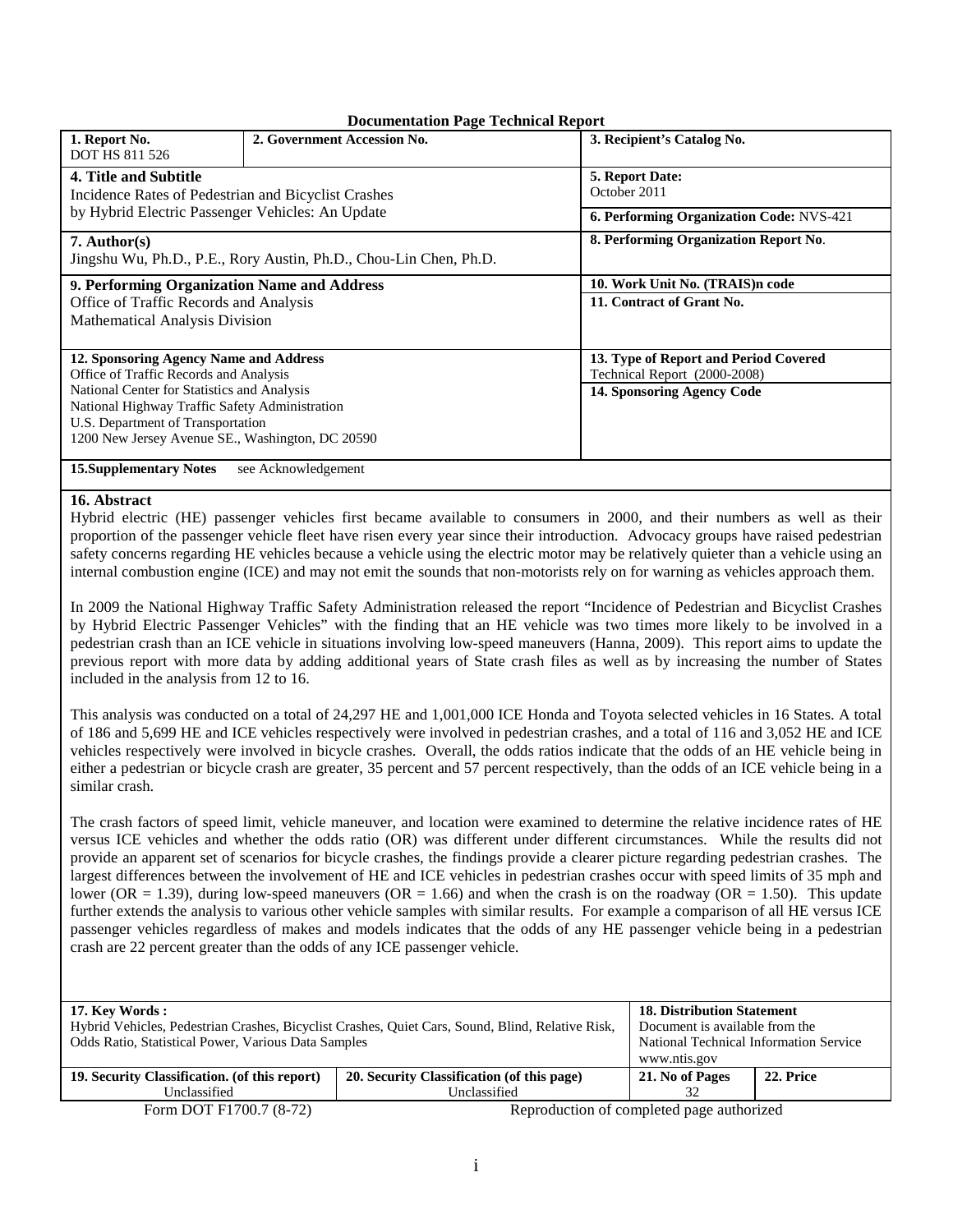# **Table of Contents**

| 1.  |                                                                             |
|-----|-----------------------------------------------------------------------------|
| 2.  |                                                                             |
| 3.  |                                                                             |
| 4.  |                                                                             |
| 5.  |                                                                             |
|     |                                                                             |
|     |                                                                             |
|     |                                                                             |
|     | 5.4 Additional Discussion of Pedestrian Crashes With Low-Speed Maneuvers 11 |
|     |                                                                             |
| 6.  |                                                                             |
|     |                                                                             |
|     |                                                                             |
|     |                                                                             |
| 7.  |                                                                             |
| 8.  |                                                                             |
| 9.  |                                                                             |
| 10. |                                                                             |
| 11. | Appendix TWO: VARIOUS WEATHER AND LIGHT CONDITIONS  24                      |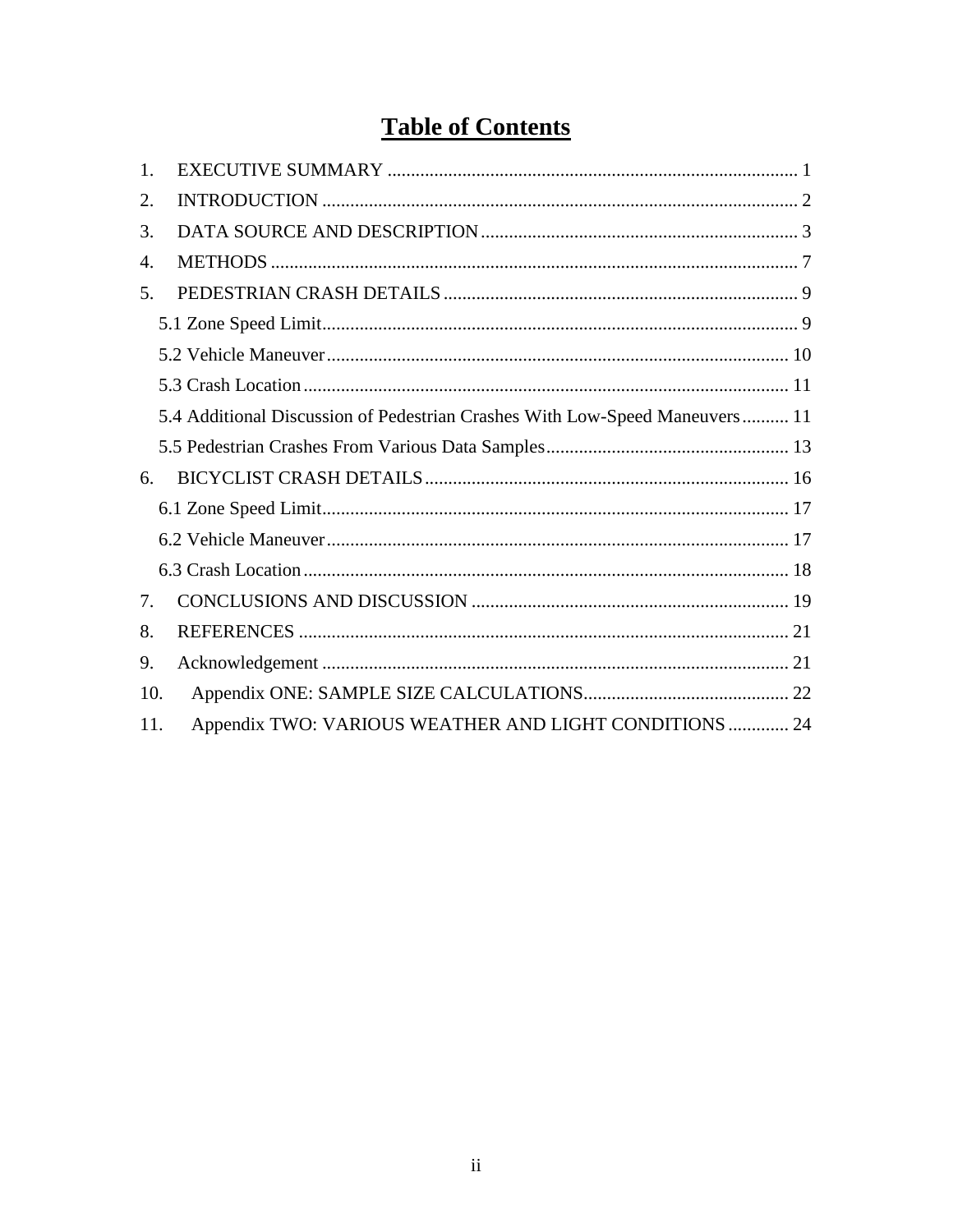# **Figures**

| Figure 2: Three Levels of Crashes: All Crashes (I), Vehicles Involving a Low-Speed |  |
|------------------------------------------------------------------------------------|--|
| Figure 3: Overall Pedestrian Crash Rates and OR From Four Samples  16              |  |
| Figure 4: Pedestrian Crashes Involving a Low-Speed Maneuver From Four Samples 16   |  |
| Figure 5: Sample Size and Statistical Power for Tables 8 and 9 Where ICE/HE=1  23  |  |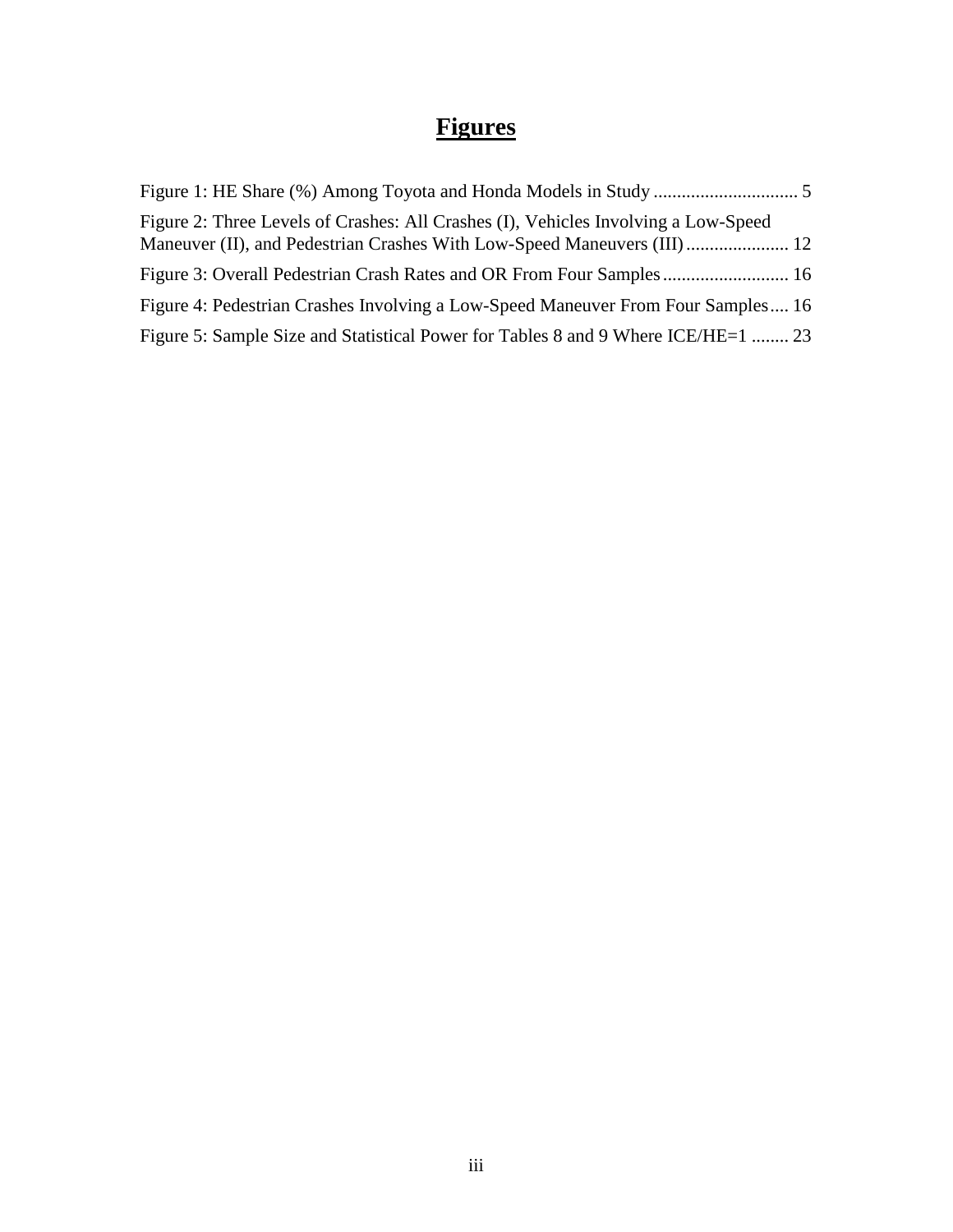# **Tables**

| Table 11: Speed Limit for HE Versus ICE Vehicles in Pedestrian Crashes 10       |  |
|---------------------------------------------------------------------------------|--|
| Table 12: Vehicle Maneuver for HE Versus ICE Vehicles in Pedestrian Crashes 10  |  |
| Table 13: Crash Location for HE Versus ICE Vehicles in Pedestrian Crashes 11    |  |
| Table 14: Vehicle Counts for Low-Speed Maneuvers Prior to a Pedestrian Crash 12 |  |
|                                                                                 |  |
|                                                                                 |  |
|                                                                                 |  |
|                                                                                 |  |
|                                                                                 |  |
| Table 20: Civic Counts for Low-Speed Maneuvers Prior to a Pedestrian Crash 15   |  |
|                                                                                 |  |
|                                                                                 |  |
|                                                                                 |  |
|                                                                                 |  |
| Table 25: HE and ICE Sample Sizes With Various Ratios Using Tables 8 and 9  22  |  |
|                                                                                 |  |
|                                                                                 |  |
|                                                                                 |  |
|                                                                                 |  |
|                                                                                 |  |
|                                                                                 |  |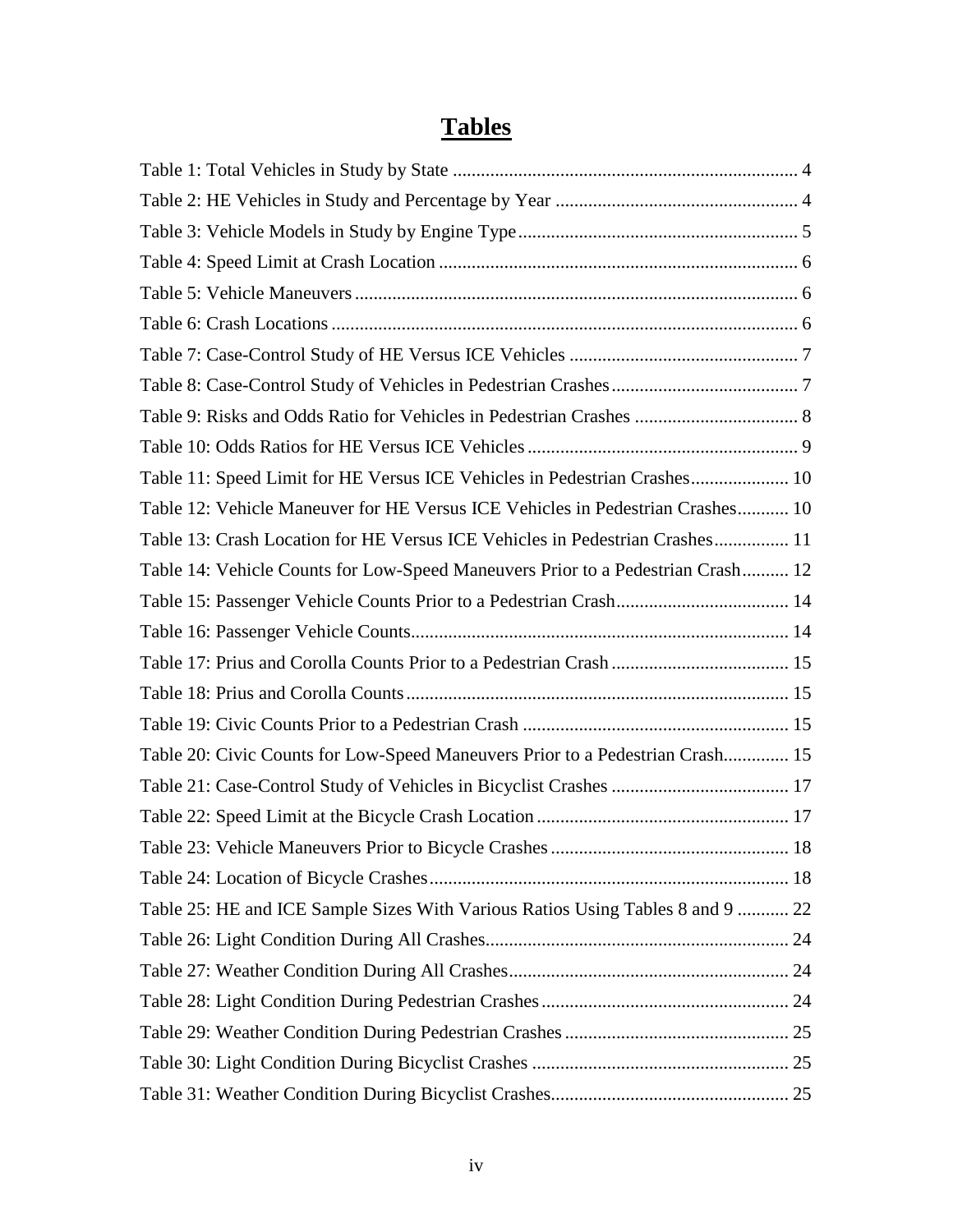#### <span id="page-6-0"></span>**1. EXECUTIVE SUMMARY**

Hybrid electric (HE) passenger vehicles first became available to consumers in 2000, and their numbers as well as their proportion of the passenger vehicle fleet have risen every year since their introduction. By 2009 the number had grown to comprise 0.6 percent of the passenger vehicle fleet. Advocacy groups have raised pedestrian safety concerns regarding HE vehicles because a vehicle using the electric motor may be relatively quieter than a vehicle using an internal combustion engine (ICE) and may not emit the sounds that non-motorists rely on for warning as vehicles approach.

In 2009 the National Highway Traffic Safety Administration released the report "Incidence of Pedestrian and Bicyclist Crashes by Hybrid Electric Passenger Vehicles" with the finding that an HE vehicle was two times more likely to be involved in a pedestrian crash than an ICE vehicle in situations involving low-speed maneuvers (Hanna, 2009). This report aims to update the previous report with more data by adding additional years of State crash files as well as by increasing the number of States included in the analysis from 12 to 16.

This analysis was conducted on a total of 24,297 HE and 1,001,100 ICE Honda and Toyota selected vehicles in 16 States. A total of 186 and 5,699 HE and ICE vehicles respectively were involved in pedestrian crashes. A total of 116 and 3,052 HE and ICE vehicles respectively were involved in bicycle crashes. Overall, the odds ratios indicate that the odds of an HE vehicle being in either a pedestrian or bicycle crash are greater than the odds of an ICE vehicle being in a similar crash with odds ratios of 1.35 and 1.57 respectively, both of which are statistically significant with p-values under 0.01 percent.

The crash factors of speed limit, vehicle maneuver and location were examined to determine the relative incidence rates of HE versus ICE vehicles and whether the odds ratio (OR) was different under different circumstances. While the results did not provide an apparent set of scenarios for bicycle crashes, the findings provide a clearer picture regarding pedestrian crashes. The largest differences between the involvement of HE and ICE vehicles in pedestrian crashes occur with speed limits of 35 mph and lower ( $OR =$ 1.39), during low-speed maneuvers ( $OR = 1.66$ ) and when the crash is on the roadway  $(OR = 1.50)$ . This update further extends the analysis to various other vehicle samples with similar results. For example a comparison of all HE versus ICE passenger vehicles regardless of makes and models indicates that the odds of any HE passenger vehicle being in a pedestrian crash are 22 percent greater than the odds of any ICE passenger vehicle. A comparison of particular pairs of HE and ICE vehicles in pedestrian crashes indicated that under low-speed maneuvers, the odds ratio for the HE Prius versus the ICE Corolla was 1.54, and the odds ratio for the HE Civic versus the ICE Civic was 2.14.

While this study provides useful information about the differences in the incidence rates of HE versus ICE vehicles involved in pedestrian crashes, there are two important limitations to consider. First, the analysis of 16 States cannot be used to directly estimate the national problem size. Secondly, as indicated in an analysis of statistical power, there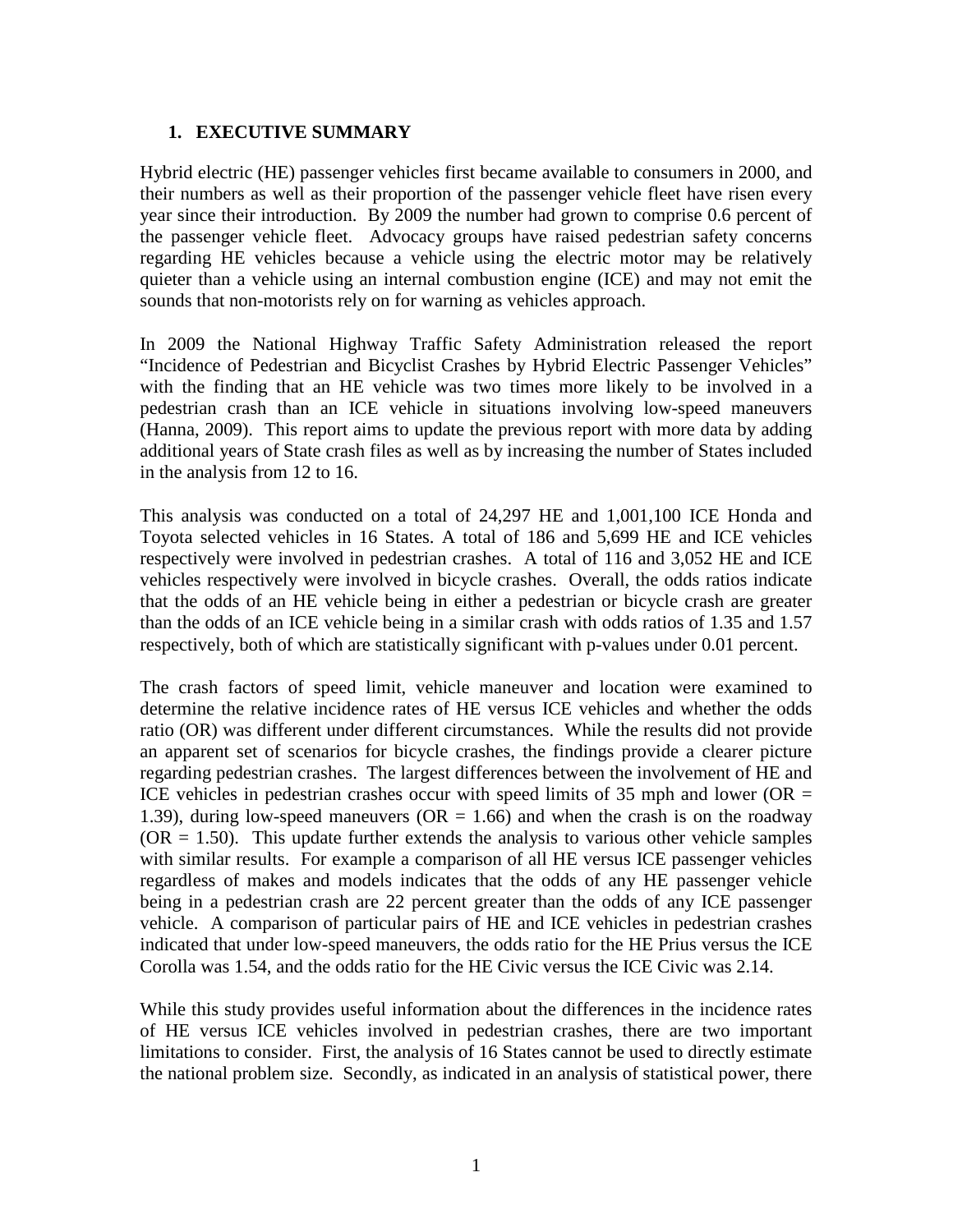is not enough data to draw conclusions in all scenarios of interest such as for specific low-speed maneuvers or in parking lots.

#### <span id="page-7-0"></span>**2. INTRODUCTION**

HE passenger vehicles first became available to consumers in 2000, and their numbers as well as their proportion of the passenger vehicle fleet have risen every year since their introduction. According to the R. L. Polk and Company National Vehicle Population Profile, there were only 18,628 registered HE passenger vehicles in 2001. By 2004 there were 145,194 registered HE vehicles comprising 0.1 percent of the passenger vehicle fleet. By 2009 the number had grown to 1,382,605 registered HE vehicles comprising 0.6 percent of the fleet.

An HE vehicle has a conventional engine, usually fueled by gasoline, as well as an electric motor powered by a large battery. Sometimes the internal combustion engine drives the wheels of the vehicle, and sometimes the electric motor drives the wheels. Different hybrid vehicles have different algorithms for handling the electric motor and the ICE. For example the source of power may depend upon the speed of the vehicle, the state of charge of the batteries, the temperature of the engine, and the level of acceleration requested by the driver.

Advocacy groups have raised pedestrian safety concerns regarding HE vehicles because a vehicle using the electric motor may be relatively quieter than a vehicle using an ICE and may not emit the sounds that non-motorists rely on for warning as vehicles approach them on the street or at an intersection. In addition to the hypothesized higher risk of pedestrian and bicyclist crashes, the National Federation of the Blind has expressed concern that these "quieter cars" are a danger to blind pedestrians. Blind and visually impaired pedestrians often rely on hearing an approaching vehicle to judge the vehicle's speed and proximity while navigating intersection crosswalks and other traffic situations. In response to these concerns, Congress passed Public Law 111-373 "Pedestrian Safety Enhancement Act of 2010," which was signed into law by the President on January 4, 2011. The law directs "the Secretary of Transportation to study and establish a motor vehicle safety standard that provides for a means of alerting blind and other pedestrians of motor vehicle operation."

In 2009 NHTSA released the report "Incidence of Pedestrian and Bicyclist Crashes by Hybrid Electric Passenger Vehicles" with the finding that an HE vehicle was two times more likely to be involved in a pedestrian crash than a vehicle with only an ICE in situations involving certain low-speed vehicle maneuvers (Hanna, 2009). The report also concluded that the findings would be updated when additional crash data became available. This report aims to update the previous report with more data by adding additional years of State crash files (usually 2007 and 2008 calendar year files) as well as by increasing the number of States included in the analysis from 12 to 16. Similar to the previous study, the purpose of the report is to compare the crash experience of HE and ICE vehicles; it is not to make national estimates of problem size.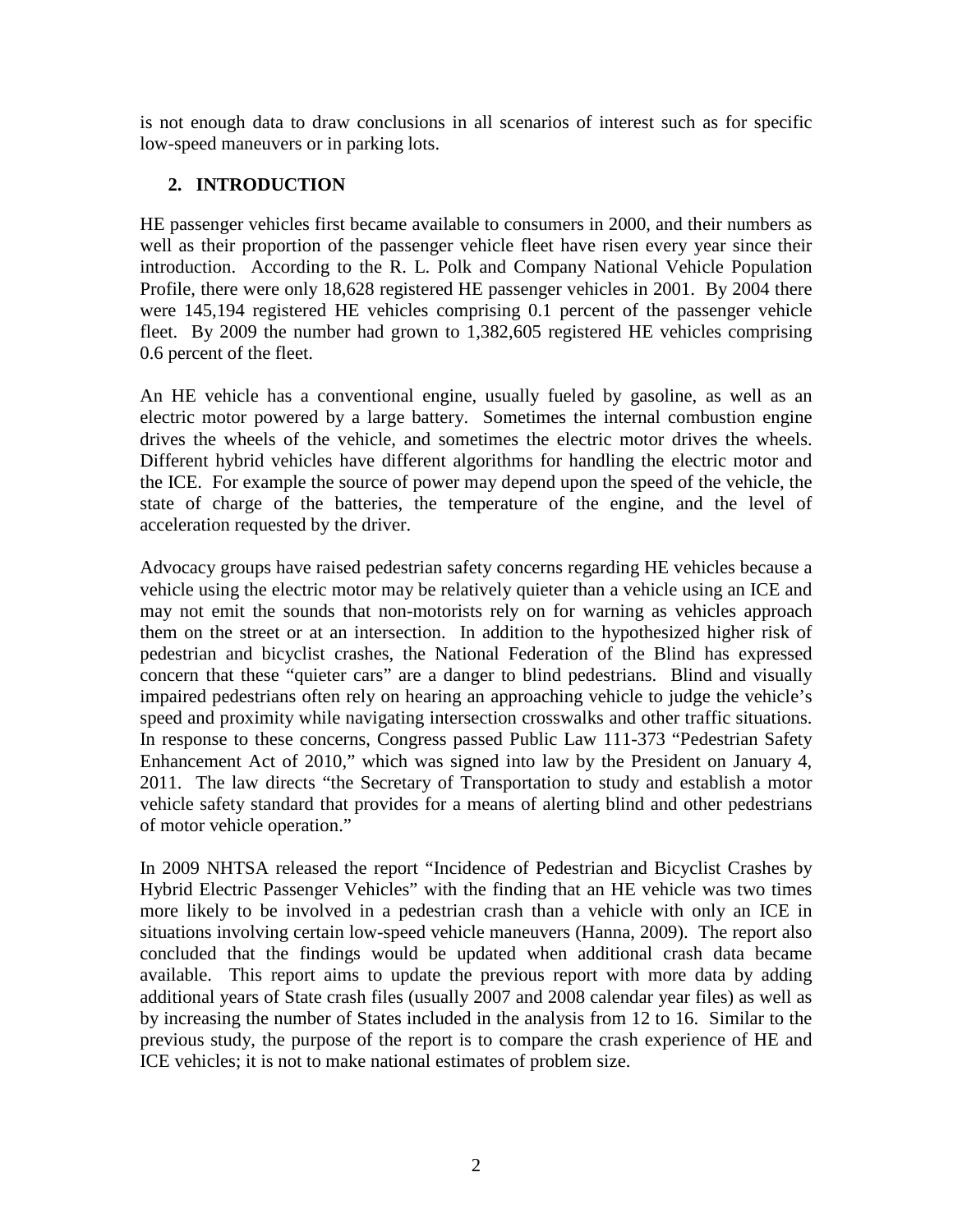#### <span id="page-8-0"></span>**3. DATA SOURCE AND DESCRIPTION**

State crash files in the State Data System (SDS) were used to measure the incidence rates of pedestrian and bicyclist crashes by HE vehicles and to compare the incidence rates with their peer ICE vehicles. Since the early 1980s, NHTSA has been obtaining electronic data files from States on a voluntary basis that contain information from Statereported police accident reports. The State crash files describe the characteristics of the crash, the vehicles and the people involved. While the SDS currently contains 32 States, not all States collect the same information. Of particular importance for this study is the vehicle identification number or VIN, which is needed to determine whether the crash involved an HE or ICE vehicle. As detailed below, 16 States provided VINs and other information necessary to complete the study. The Fatality Analysis Reporting System (FARS) is not used for this study because there are relatively few pedestrian fatalities involving HE vehicles, especially involving low-speed maneuvers, and the National Automotive Sampling System - General Estimates System (NASS-GES) is not used because of the large proportion of missing VINs.

Even though an analysis of the crash experience in 16 States does not provide a national estimate of the problem size, there are several reasons to use the State Data System. One is that the SDS files include all police-reported traffic crashes within the State, regardless of injury or crash severity, and thus provide a large number of cases for comparison. The second reason is that the crash reports in the States selected for analysis contain the VINs for almost all passenger vehicles. The third reason is that the purpose of the study is to compare the crash experience of two different types of vehicles. If an observed difference between the incidence rates for HE and ICE vehicles exists across a wide variety of States, there is reason to believe that it would hold across the entire country.

The noise produced by a vehicle in motion depends upon many different factors including its shape, type of tires, cruising speed, wind direction towards the car and the natural wind condition. Of these factors, shape is the most important and the only controllable factor for the wind noise (Ono, Himeno, & Fukushima, 1999). Therefore this study includes three vehicle models that were offered as both HE and ICE versions to control for differences in vehicle shape: the Honda Accord, the Honda Civic and the Toyota Camry. The study also includes the Toyota Prius, which is an HE vehicle, and the Toyota Corolla, which is an ICE vehicle. Because of similarities in the vehicle shape, the Corolla was selected as the ICE peer for the Prius. The analysis is limited to vehicles of model year 2000 and later. Make and model, as well as HE versus ICE, was determined for each vehicle using information decoded from the VIN using R. L. Polk's PC-VINA software. Vehicles with unknown or invalid VINs were excluded from the analysis.

Table 1 lists the 16 States and calendar years included in the analysis. While the calendar years included in the analysis ranged from 2000 through 2008, the years of data availability varied across States. The total number of vehicles included from each State thus depended upon both the number of crashes in the State as well as the number of calendar years available for analysis. Overall, 2.4 percent of the vehicles in the study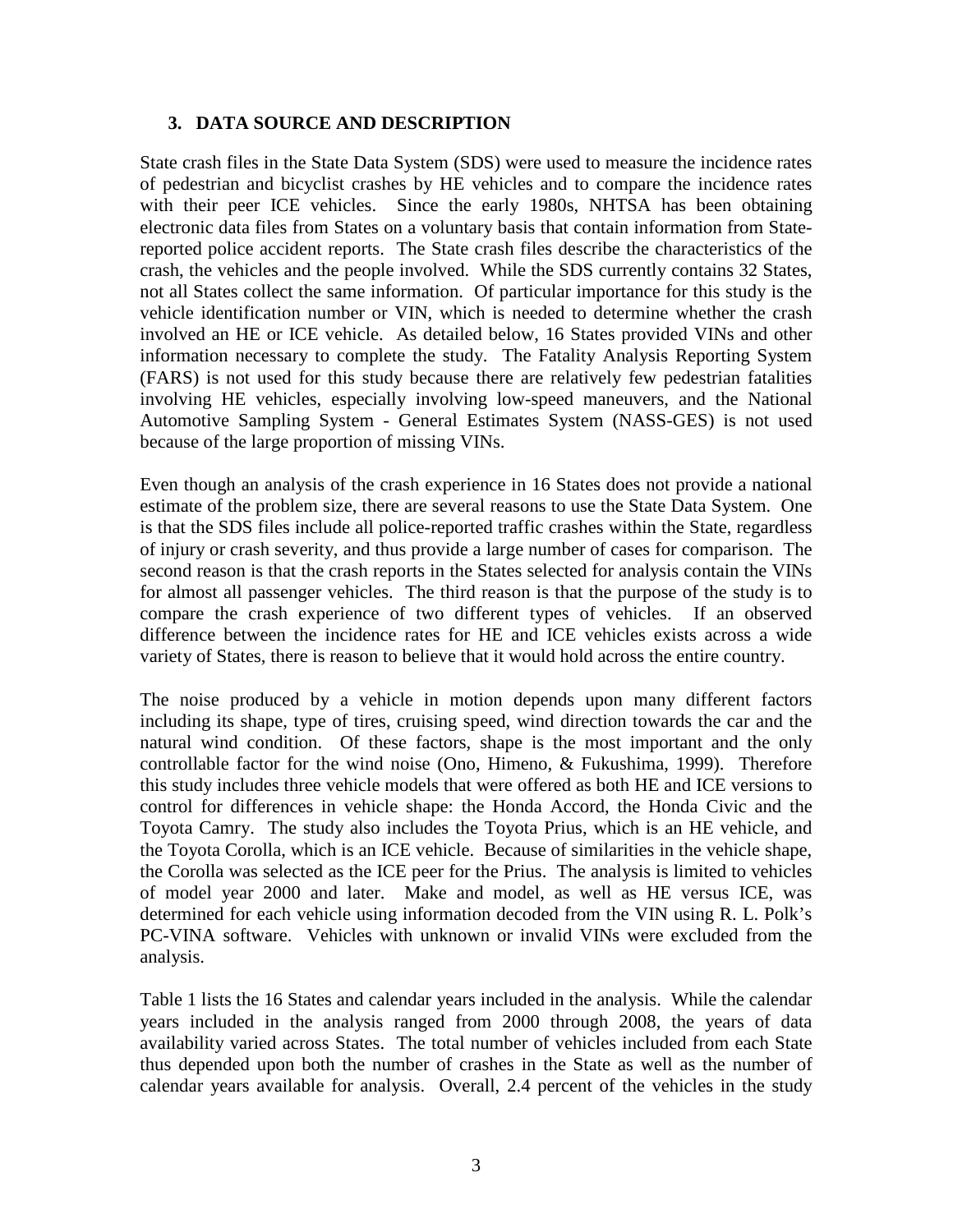were HE vehicles. The percent of HE vehicles also varied across States from a low of 0.9 percent in Georgia to 5.5 percent in Washington.

<span id="page-9-0"></span>

|                |                        | <b>HE</b>       | ICE             | <b>Total</b>    |
|----------------|------------------------|-----------------|-----------------|-----------------|
| <b>State</b>   | <b>Years Available</b> | <b>Vehicles</b> | <b>Vehicles</b> | <b>Vehicles</b> |
| Alabama        | 2000 to 2008           | 895             | 60,558          | 61,453          |
| Florida        | 2002 to 2007           | 1,277           | 99,325          | 100,602         |
| Georgia        | 2000 to 2006           | 1,037           | 112,740         | 113,777         |
| Illinois       | 2000 to 2008           | 6,488           | 196,073         | 202,561         |
| Kansas         | 2001 to 2008           | 590             | 17,651          | 18,241          |
| Kentucky       | 2000 to 2007           | 557             | 37,560          | 38,117          |
| Maryland       | 2000 to 2008           | 1,473           | 59,506          | 60,979          |
| Michigan       | 2004 to 2007           | 1,282           | 30,674          | 31,956          |
| North Carolina | 2000 to 2006           | 1,116           | 79,303          | 80,419          |
| North Dakota   | 2003 to 2008           | 46              | 1,383           | 1,429           |
| New Mexico     | 2001 to 2008           | 616             | 12,605          | 13,221          |
| New Jersey     | 2004 to 2008           | 3,539           | 161,818         | 165,357         |
| Pennsylvania   | 2000 -01, 2003 - 08    | 1,282           | 53,151          | 54,433          |
| Washington     | 2002 to 2007           | 2,282           | 39,062          | 41,344          |
| Wisconsin      | 2000 to 2008           | 1,718           | 37,221          | 38,939          |
| Wyoming        | 2000 to 2007           | 99              | 2,370           | 2,469           |
| Total          |                        | 24,297          | 1,001,000       | 1,025,297       |

**Table 1: Total Vehicles in Study by State** 

Table 2 and Figure 1 demonstrate the distribution of HE vehicles by calendar year. While the number of HE vehicles in the study dips in 2008 because the number of States with 2008 data available for analysis is 5 fewer than the number in 2007, the percent of HE vehicles among those in the study steadily increases over each calendar year.

<span id="page-9-1"></span>

|       |                         | $\mathbf{\sigma}$     |                          |                                      |  |  |
|-------|-------------------------|-----------------------|--------------------------|--------------------------------------|--|--|
| Year  | <b>Number of States</b> | HE<br><b>Vehicles</b> | <b>Total</b><br>Vehicles | <b>Percent HE</b><br><b>Vehicles</b> |  |  |
| 2000  | 9                       | 8                     | 15,241                   | 0.05                                 |  |  |
| 2001  | 11                      | 60                    | 34,364                   | 0.17                                 |  |  |
| 2002  | 12                      | 317                   | 61,080                   | 0.52                                 |  |  |
| 2003  | 14                      | 751                   | 90,649                   | 0.83                                 |  |  |
| 2004  | 16                      | 1,753                 | 148,998                  | 1.18                                 |  |  |
| 2005  | 16                      | 3,140                 | 176,732                  | 1.78                                 |  |  |
| 2006  | 16                      | 5,147                 | 196,973                  | 2.61                                 |  |  |
| 2007  | 14                      | 6,752                 | 172,535                  | 3.91                                 |  |  |
| 2008  | 9                       | 6,369                 | 128,725                  | 4.95                                 |  |  |
| Total |                         | 24.297                | 1,025,297                |                                      |  |  |

**Table 2: HE Vehicles in Study and Percentage by Year**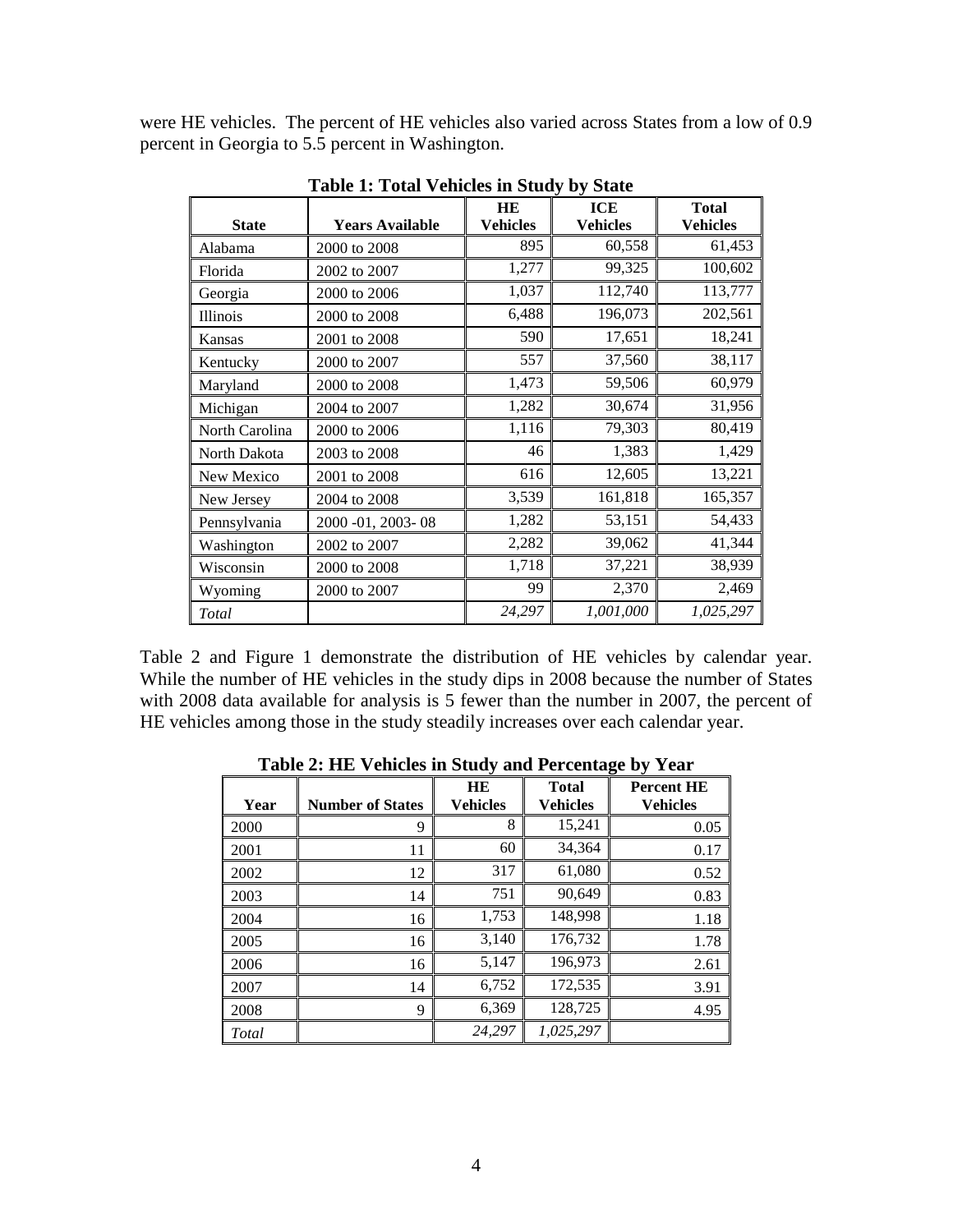

**Figure 1: HE Share (%) Among Toyota and Honda Models in Study**

<span id="page-10-0"></span>Table 3 shows the vehicle models included in the analysis by make and model. The most common HE vehicle in the analysis is the Toyota Prius, and the most common ICE vehicle is the Honda Accord.

|                     | HE              | <b>ICE</b>      |                       |
|---------------------|-----------------|-----------------|-----------------------|
| <b>Model</b>        | <b>Vehicles</b> | <b>Vehicles</b> | <b>Total Vehicles</b> |
| Honda Accord        | 1,060           | 276,246         | 277,306               |
| Honda Civic         | 6,496           | 244,197         | 250,693               |
| Toyota Camry        | 1,832           | 276,272         | 278,104               |
| Toyota Corolla      |                 | 204,285         | 204,285               |
| <b>Toyota Prius</b> | 14,909          |                 | 14.909                |
| <b>Total</b>        | 24.297          | 1,001,000       | 1,025,297             |

<span id="page-10-1"></span> **Table 3: Vehicle Models in Study by Engine Type**

Data reporting from States is not uniform. Common data attributes were created for the variables included in this analysis to allow aggregation of data across States. Some States do not report certain data fields. The numbers of cases that have not been reported by States or reported as unknown are noted under each table throughout this report.

In this analysis it was important to control for vehicle speed, which can be related both to vehicle noise and the source of power for an HE vehicle. However, due to the fact that vehicle travel speed is not reliably reported in most police accident reports, we used speed limit as a proxy for vehicle travel speed prior to the crash. A speed limit of 35 mph was used as a cut-off; pedestrian and bicyclist crashes were examined at speed limits less than or equal to 35 mph versus speed limits greater than 35 mph.

The vehicle maneuver prior to the crash also was examined because in some cases the speed limit may be a poor proxy for actual vehicle speed such as when a vehicle starts from a stopped position in a zone with a speed limit greater than 35 mph. Crash location also was examined because slower speeds may be associated with crashes at intersections. Note that while crashes occurring off the roadway include those in parking lots, most States do not enter parking lot crashes into their State crash file, and therefore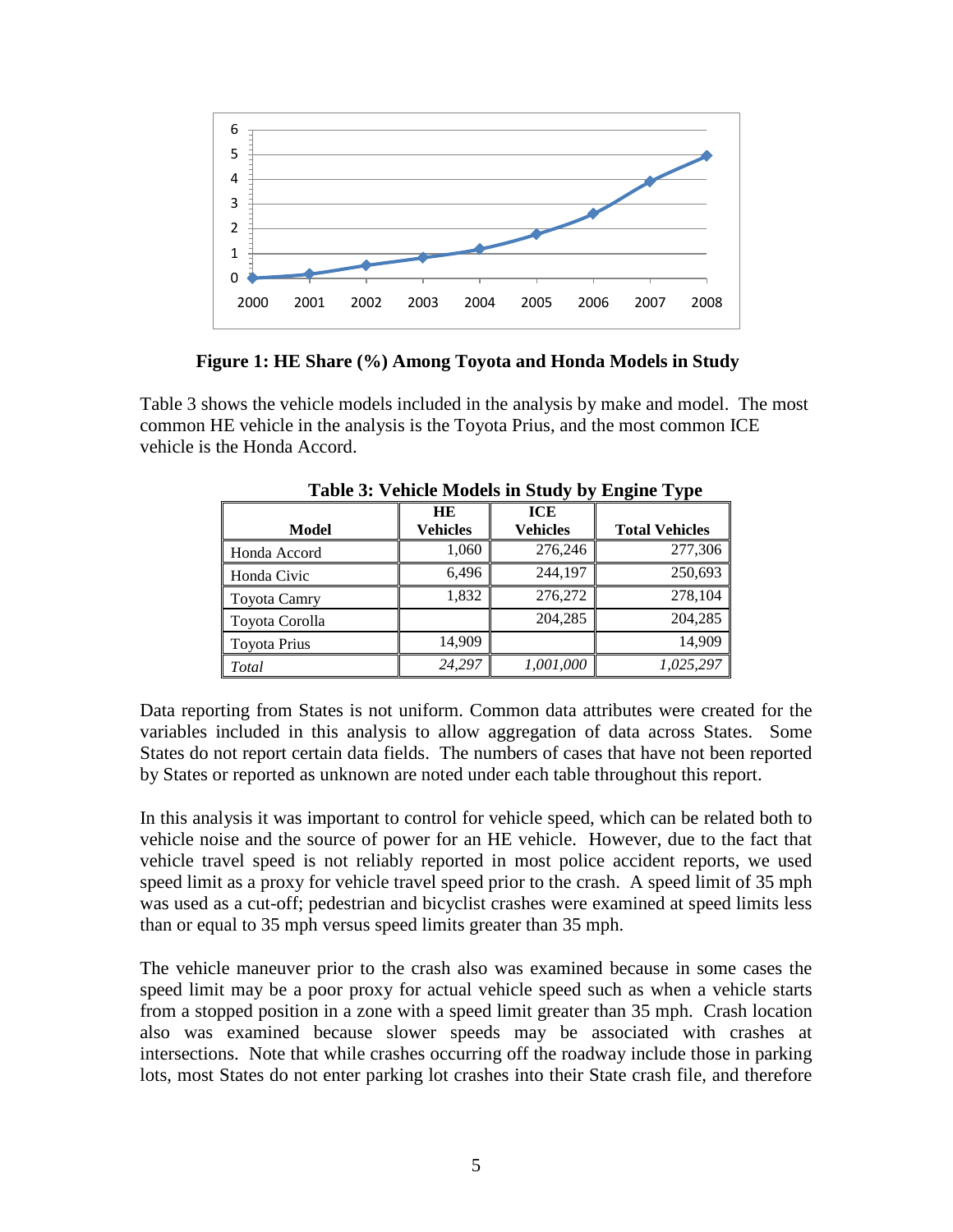most State Data System files do not include these crashes. In this analysis only two States (Kentucky and North Carolina) include these crashes in their State files.

Tables 4, 5, and 6 summarize the distribution of speed limit, vehicle maneuver and crash location for HE and ICE vehicles in relevant crashes. Table 4 indicates that for HE and ICE vehicles with a known speed limit, most crashes occur where the speed limit is over 35 mph. Table 5 shows that the most common vehicle maneuver for both types is "going straight," and Table 6 points out that the most common crash location is on the roadway.

<span id="page-11-0"></span>

| <b>Speed</b>       | <b>HE Vehicles</b> | <b>HE</b> Percent | <b>ICE Vehicles</b> | <b>ICE</b> Percent |
|--------------------|--------------------|-------------------|---------------------|--------------------|
| $\leq$ 35 mph      | 6.104              | 25%               | 224.192             | 22%                |
| $>$ 35 mph         | 6,817              | 28%               | 276,636             | 28%                |
| Unknown or missing | 11.376             | 47%               | 500,172             | 50%                |
| Total              | 24.297             | 100%              | 1,001,000           | 100%               |

**Table 4: Speed Limit at Crash Location** 

<span id="page-11-1"></span>

| <b>Vehicle Maneuver</b>                    | <b>HE Vehicles</b> | <b>HE</b> Percent | <b>ICE Vehicles</b> | <b>ICE Percent</b> |  |  |
|--------------------------------------------|--------------------|-------------------|---------------------|--------------------|--|--|
| Going straight                             | 9,785              | 40%               | 412,780             | 41%                |  |  |
| Making a turn                              | 2,677              | 11%               | 108,923             | 11%                |  |  |
| Slowing/stopping                           | 3,179              | 13%               | 110,043             | 11%                |  |  |
| Backing                                    | 903                | 4%                | 30,000              | 3%                 |  |  |
| Entering/leaving parking<br>space/driveway | 219                | 1%                | 10,286              | 1%                 |  |  |
| Starting in traffic                        | 280                | 1%                | 9,188               | 1%                 |  |  |
| Other or unknown                           | 7,254              | 30%               | 319,780             | 32%                |  |  |
| Total                                      | 24,297             | 100%              | 1,001,000           | 100%               |  |  |

#### **Table 5: Vehicle Maneuvers**

#### **Table 6: Crash Locations**

<span id="page-11-2"></span>

|                                   |                    | <b>HE</b> |                     | <b>ICE</b> |
|-----------------------------------|--------------------|-----------|---------------------|------------|
| Location                          | <b>HE Vehicles</b> | Percent   | <b>ICE Vehicles</b> | Percent    |
| On roadway                        | 10,697             | 44%       | 481,396             | 48%        |
| Intersection/interchange          | 1,839              | 8%        | 78,605              | 8%         |
| Off roadway including parking lot | 1,960              | 8%        | 68,508              | 7%         |
| Other or unknown                  | 9,801              | 40%       | 372.491             | 37%        |
| Total                             | 24,297             | 100%      | 1,001,000           | 100%       |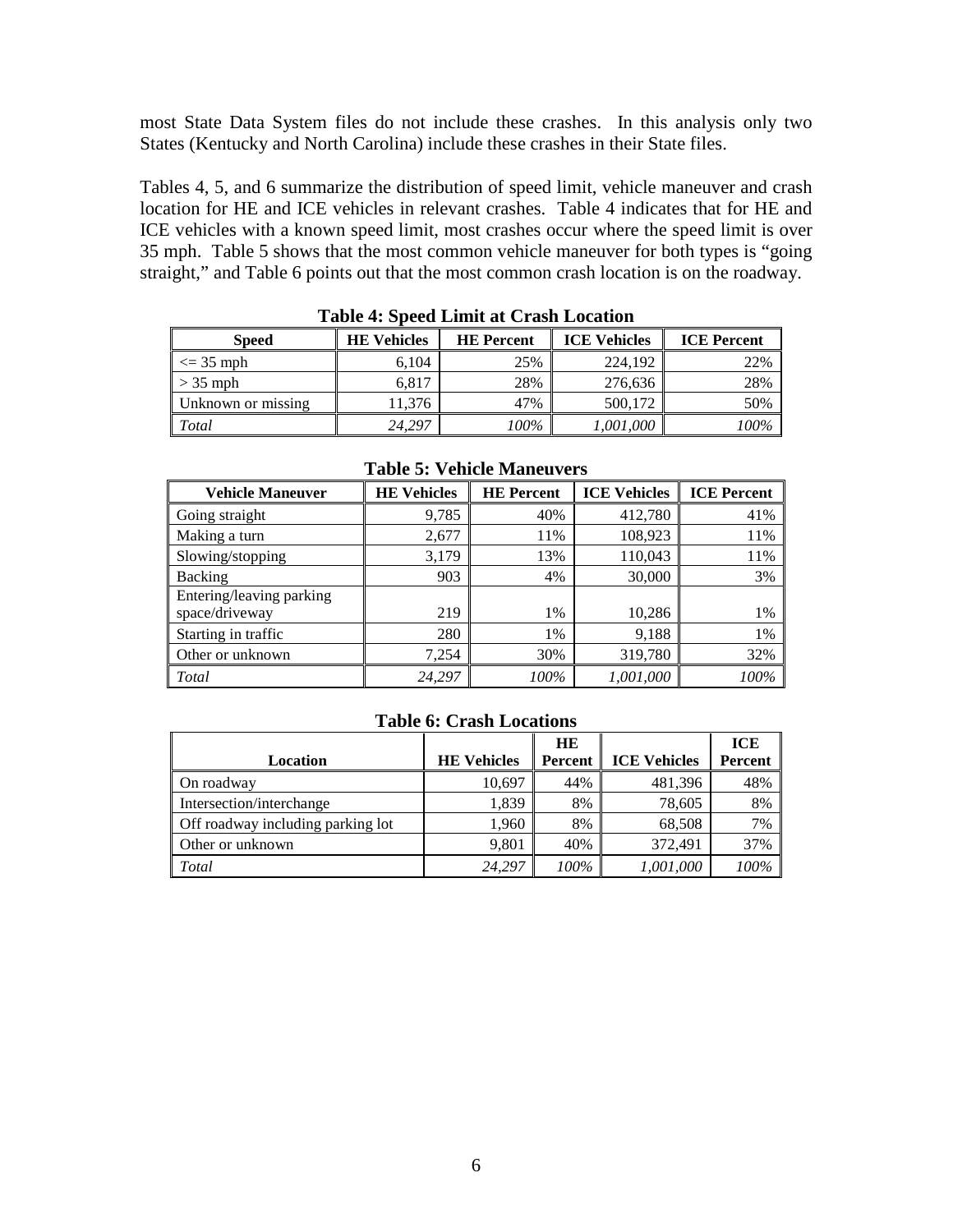#### <span id="page-12-0"></span>**4. METHODS**

This analysis was conducted on a total of 24,297 HE and 1,001,000 ICE vehicles that met the selection criteria. Involvement in a pedestrian or bicyclist crash reflects the first harmful event in the crash. The first harmful event (FHE) indicates the first event to cause injury or damage in the crash. Incidence rates were calculated as the number of vehicles of a given type involved in crashes where the FHE was a collision with a pedestrian or bicyclist under certain scenarios, divided by the total number of that type of vehicle that were in any crashes under the same scenarios. State crash files from the SDS do not include information on pedestrian vision status, and this analysis provides data on pedestrian crashes regardless of pedestrian vision status.

The basic method of analysis in this report is the calculation of relative risk and odds ratios using a case-control approach where the HE vehicles are the "case" or "exposed" group and the ICE vehicles are the "control" or "unexposed" group (Breslow & Day, 1980). Table 7 demonstrates the basic two by two table design that forms the basis of the analysis.

<span id="page-12-1"></span>

|               | Vehicle in<br><b>Crash of Interest</b> | Vehicle in<br><b>Other Crash</b> | Total     |
|---------------|----------------------------------------|----------------------------------|-----------|
| Case (HE)     |                                        |                                  | $A+B$     |
| Control (ICE) |                                        |                                  | $C+D$     |
| Total         | $4 + C$                                | $B+D$                            | $A+B+C+D$ |

**Table 7: Case-Control Study of HE Versus ICE Vehicles**

A total of 5,885 vehicles were involved in crashes with the first harmful event being a collision with a pedestrian: 186 involving HE vehicles and 5,699 involving ICE vehicles. Similarly a total of 3,168 vehicles were involved in crashes with the first harmful event being a collision with a bicyclist: 116 involving HE vehicles and 3,052 involving ICE vehicles. Table 8 provides these numbers for vehicles in pedestrian crashes in the same format as Table 7.

<span id="page-12-2"></span>

|                    | Vehicle Involved in<br><b>Pedestrian Crash</b> | Vehicle Involved in<br><b>Other Crash</b> | <b>Total</b> |
|--------------------|------------------------------------------------|-------------------------------------------|--------------|
| <b>HE</b> Vehicle  | 186                                            | (B<br>24.111                              | 24.297       |
| <b>ICE Vehicle</b> | 5.699 $(C)$                                    | 995,301 (D)                               | 1.001.000    |
| Total              | 5,885                                          | 1,019,412                                 | 1,025,297    |

**Table 8: Case-Control Study of Vehicles in Pedestrian Crashes**

The concepts of "Incidence," "Relative Risk," "Attributable Risk," and "Odds Ratio" are important for the analysis of a case-control design. These concepts are best illustrated using the numbers in Table 8 as an example. Table 9 demonstrates these concepts as well as the statistics commonly presented in case-control and epidemiological studies (Koepsell & Weiss, 2003).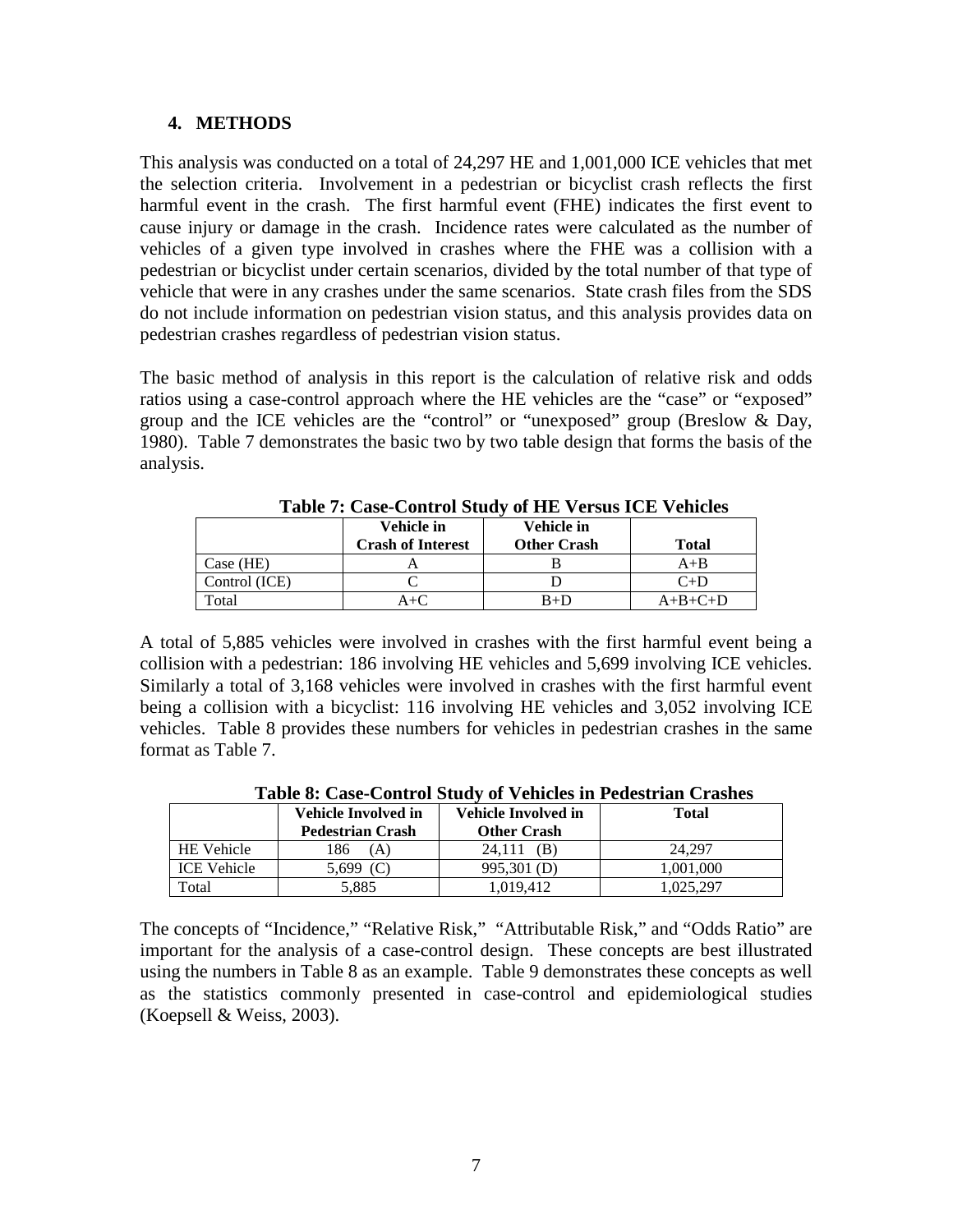<span id="page-13-0"></span>

| <b>Statistic</b>           | <b>Definition</b>                                   | <b>Example from Table 8 Data</b>   |
|----------------------------|-----------------------------------------------------|------------------------------------|
| Incidence in exposed group |                                                     |                                    |
| (HE)                       | $I_e = A / (A+B)$                                   | 186/24,297=0.0077 (0.77%)          |
| Incidence in unexposed     |                                                     |                                    |
| group (ICE)                | $I_{u} = C / (C+D)$                                 | 5,699/1,001,000=0.00570 (0.57%)    |
| <b>Relative Risk</b>       | $RR = I_e / I_u$                                    | $0.0077/0.0057=1.35$               |
|                            | $OR = \{I_e / (1 - I_e)\} \div \{I_u / (1 - I_u)\}$ |                                    |
| Odds Ratio                 | $=(AD)/(BC)$                                        | $(186x995301)/(24,111x5699)=1.35$  |
| Incidence in population    |                                                     |                                    |
| (HE & ICE)                 | $I_p = (A+C) / (A+B+C+D)$                           | $5,885/1,025,297 = 0.00574(0.57%)$ |
| Attributable Risk          |                                                     |                                    |
| (Risk Difference)          | $AR = I_e - I_u$                                    | $0.0077 - 0.0057 = 0.0020$ (0.20%) |
| Attributable Risk %        | $AR\% = (AR/I_e)^*100$                              | $(0.0020/0.0077)x100=26%$          |
| Attributable Risk to the   |                                                     | $0.00574 - 0.00570 = 0.00004$      |
| Population                 | $\mathbf{P} \mathbf{A} \mathbf{R} = I_p - I_u$      | $(0.004\%)$                        |
| Attributable Risk to the   |                                                     |                                    |
| Population %               | $\text{PAR}\% = (\text{PAR}/I_p)^*100$              | $(0.00004/0.0057)x100 = 0.7\%$     |

**Table 9: Risks and Odds Ratio for Vehicles in Pedestrian Crashes**

The interpretations for above calculations are as follows:

- The incidence and the odds of HE vehicles being involved in a pedestrian crash are 1.35 times (35% higher) as much as the corresponding incidence and odds of an ICE vehicle being involved in a similar crash (OR=1.35, RR=1.35).
- If all HE vehicle drivers gave up their HE vehicles and switched to ICE vehicles, their incidence of pedestrian crash would decrease by 0.20 per 100 (AR=0.20%), which would represent a 26 percent reduction in their pedestrian crash incidence rate (since the current  $I_e$  of 0.77 percent would be reduced to 0.57%).
- If all vehicles were ICE or all HE vehicles were turned into ICE (PAR=0.004%), a reduction of 0.004 new cases of vehicles involved in pedestrian crashes per 100 combined vehicles (ICE and HE) would be expected. Such reduction represents a 0.7 percent reduction of all vehicles involved in pedestrian crashes (since  $I_p$  will be reduced to 0.570 percent from current 0.574%). Note that the HE vehicle sample size available in this study is relatively small (2.4 percent of all vehicles), and hence the HE sample has a very small impact on the overall incidence rate.

While all of the above statistics are commonly used in case-control designs, this analysis focuses on three:  $I_e$ ,  $I_u$ , and OR. The remaining statistics can be derived from the data presented in the tables. Table 10 summarizes these key statistics for pedestrian and bicycle crashes.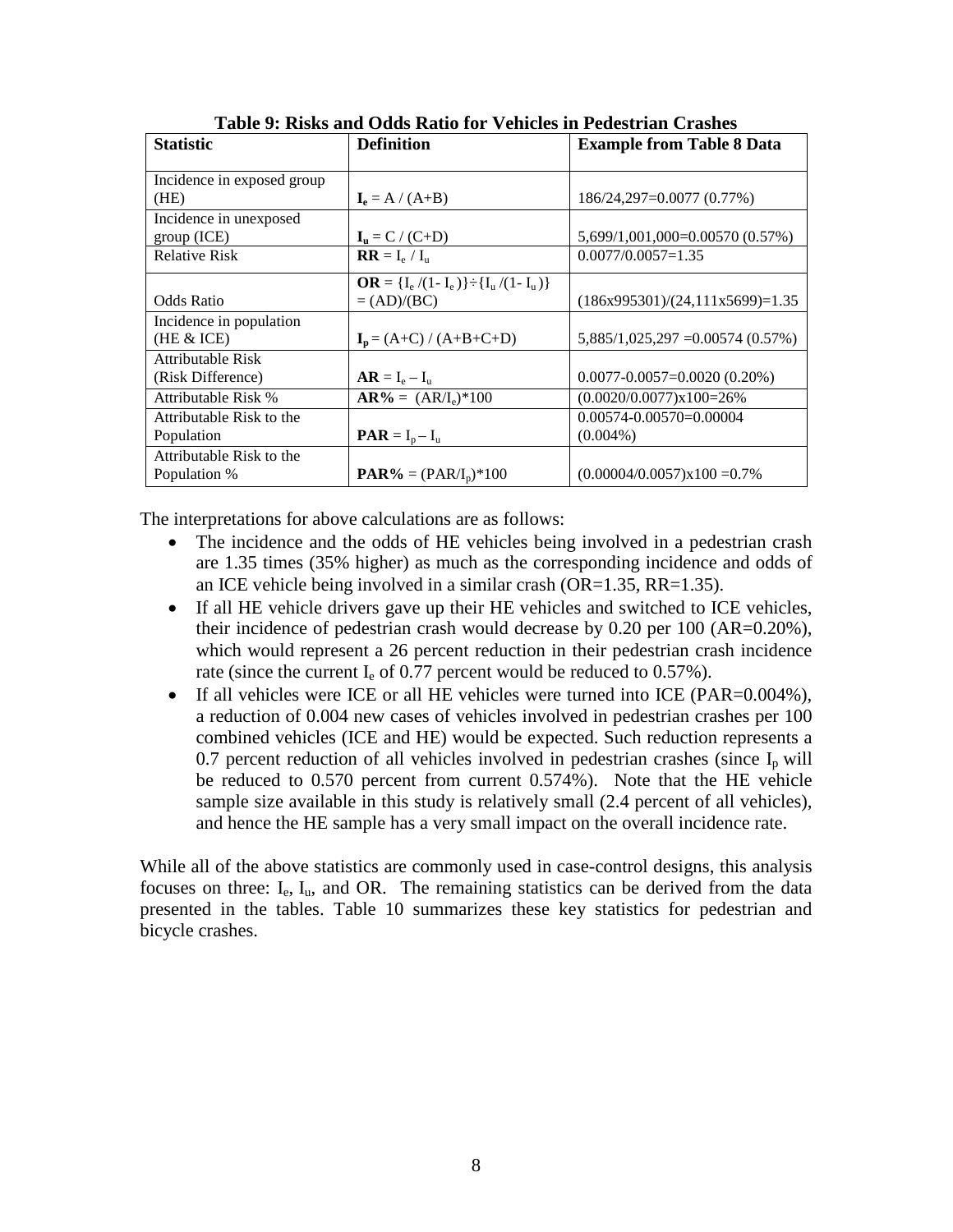<span id="page-14-2"></span>

|                                        | <b>Vehicles Involved in</b><br><b>Pedestrian Crashes</b> | <b>Vehicles Involved in</b><br><b>Bicycle Crashes</b> |
|----------------------------------------|----------------------------------------------------------|-------------------------------------------------------|
| Incidence Rate for HE $(I_e)$          | 0.77%                                                    | 0.48%                                                 |
| Incidence Rate for ICE $(I_n)$         | $0.57\%$                                                 | 0.30%                                                 |
| Odds Ratio $(OR)$                      | 1.35                                                     | 1.57                                                  |
| 95% Confidence Interval (C.I.) of OR   | 1.16 to 1.56                                             | 1.30 to 1.89                                          |
| Statistical Significance of OR vs. One | $<\!\!0.0001$                                            | $<\!\!0.0001$                                         |

**Table 10: Odds Ratios for HE Versus ICE Vehicles**

Since the ratios of vehicles involved in pedestrian and bicyclist crashes to total vehicles are very small (under 1%), the statistical power associated with the analysis could also be low. Low statistical power means that it may be difficult to reject the null hypothesis of no difference in the risk for HE versus ICE vehicles. If a minimum 80 percent statistical power is required for this study and a conventional statistical significance level of 5 percent is used, the minimum sample sizes required for the case-control studies can be estimated. For example, if the size ratio (ICE to HE) is 30 due to many more ICE than HE vehicles in the study, then the minimum sample size needed for HE vehicles is 13,203, and the 24,297 HE vehicles in the analysis are enough to meet the 80 percent power requirement. Therefore, even though the sample sizes appear low, they should be adequate for the required analysis. With more HE vehicles available in the future, it is more desirable to perform some statistical comparisons between ICE and HE with much smaller size ratio (ICE to HE), for example, 10:1, 5:1 or, even 1:1 comparison. More details about statistical power and sample size calculations associated with Tables 8 through 10 can be found in Appendix One.

#### <span id="page-14-0"></span>**5. PEDESTRIAN CRASH DETAILS**

This section examines the circumstance surrounding pedestrian crashes involving HE versus ICE vehicles and determines circumstance under which the largest differences in relative risk exist.

# <span id="page-14-1"></span>*5.1 Zone Speed Limit*

In most cases, a vehicle's actual travel speed prior to the crash is unknown. Therefore, the speed limit was used as a proxy for vehicle travel speed. Of the 6,104 HE vehicles that were involved in crashes while traveling in a speed zone of 35 mph or less, Table 11 shows that 85 of these vehicles involved pedestrian crashes at an incidence rate of 1.39 percent. Of the 224,192 ICE vehicles that were traveling in zones of 35 mph or less, Table 11 shows that 2,264 of these vehicles involved pedestrian crashes at an incidence rate of 1.01 percent. The odds ratio of 1.39 for lower speed limit crashes is statistically different from one. However, HE vehicles do not appear more likely to be involved in pedestrian crashes while traveling in a speed zone of more than 35 mph than ICE vehicles.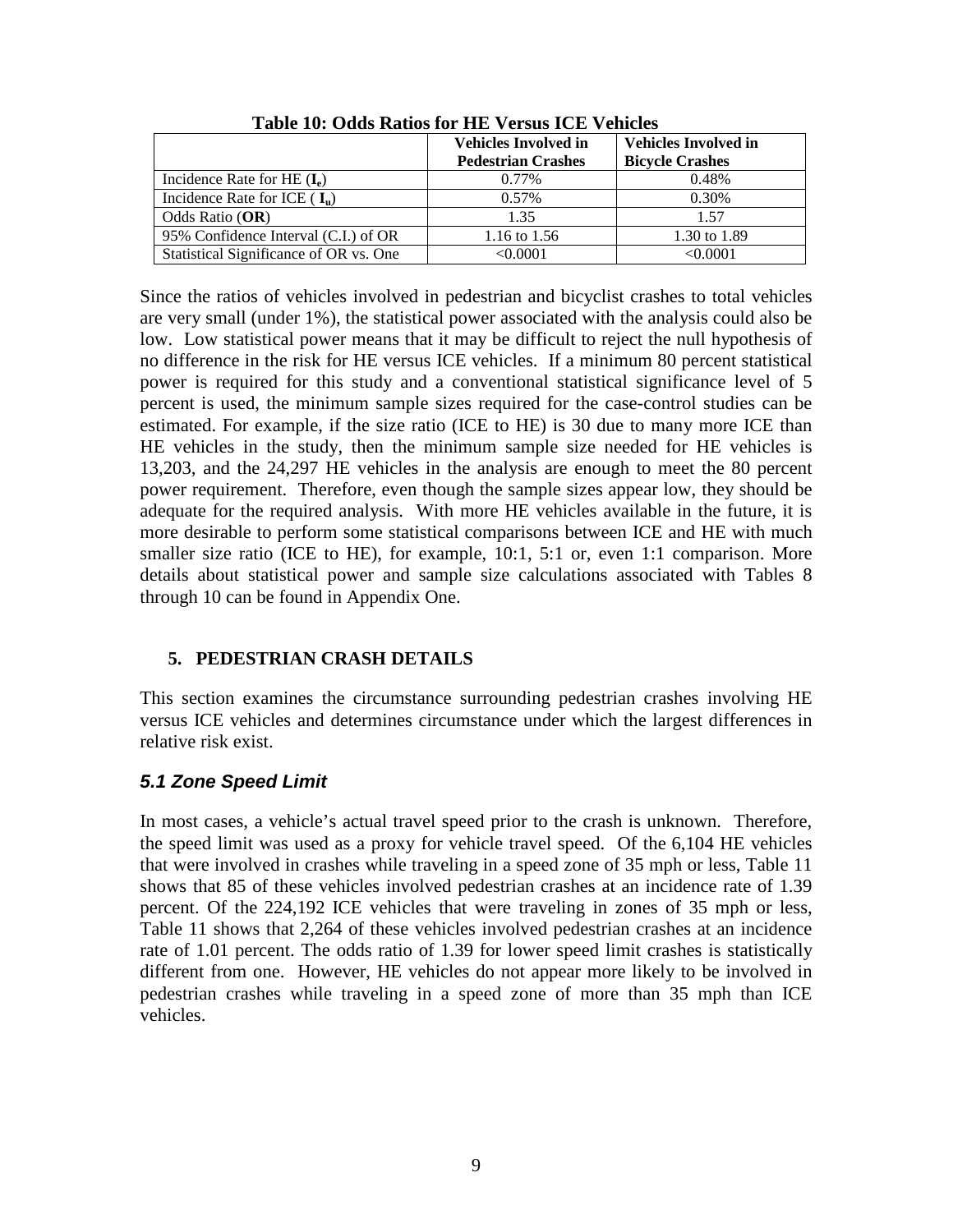<span id="page-15-1"></span>

| <b>Speed Limit</b> | <b>HE Vehicle</b><br><b>Involved</b> in<br><b>Pedestrian</b><br>Crash | <b>HE Vehicle</b><br><b>Incidence</b><br>Rate | <b>ICE Vehicle</b><br><b>Involved</b> in<br><b>Pedestrian</b><br>Crash | <b>ICE Vehicle</b><br><b>Incidence</b><br>Rate | <b>Odds</b><br>Ratio |
|--------------------|-----------------------------------------------------------------------|-----------------------------------------------|------------------------------------------------------------------------|------------------------------------------------|----------------------|
| $\leq$ 35 mph      | 85                                                                    | 1.39%                                         | 2.264                                                                  | 1.01%                                          | 1.39*                |
| $> 35$ mph         | 13                                                                    | 0.19%                                         | 786                                                                    | 0.28%                                          | 0.68                 |
| Known total        | 98                                                                    |                                               | 3,050                                                                  |                                                |                      |
| Unknown            | 88                                                                    |                                               | 2,649                                                                  |                                                |                      |
| Totals             | 186                                                                   |                                               | 5,699                                                                  |                                                | 5,885                |

**Table 11**: **Speed Limit for HE Versus ICE Vehicles in Pedestrian Crashes**

*Note: Odds ratios with an asterisk are statistically different from one at the 0.05 level.*

#### <span id="page-15-0"></span>*5.2 Vehicle Maneuver*

As seen previously in Table 5, going straight is the most common vehicle maneuver prior to pedestrian crashes for both HE and ICE vehicles. As indicated in Table 12, the incidence rate of pedestrian crashes while the vehicle was going straight was 0.75 percent for HE vehicles (73 of 9,785 vehicles) and was 0.78 percent for ICE vehicles (3,206 of 412,780 vehicles). The odds ratio was close to one and was not statistically different from one at the 0.05 level.

Incidence rates of pedestrian crashes that potentially have occurred at very low speed such as when a vehicle is making a turn, slowing or stopping, backing up, entering or leaving a parking space, or starting in traffic tend to be higher among HE vehicles when compared to ICE vehicles. However, the sample sizes associated with these individual maneuvers are relatively small, which may make it difficult to achieve statistical significance due to low power. In fact, among the low-speed maneuvers, only the maneuver of "making a turn" indicated a statistically significant difference at conventional levels. When these five types of maneuvers are combined into one category known as "low-speed maneuvers," the resulting odds ratio of 1.66 is statistically significant at the 0.05 level (p-value  $< 0.0001$ ).

| <b>Vehicle Maneuver</b>                    | <b>HE Vehicle</b><br><b>Involved</b> in<br><b>Pedestrian</b><br>Crash | <b>HE Vehicle</b><br><b>Incidence Rate</b> | <b>ICE Vehicle</b><br><b>Involved</b> in<br>Pedestrian<br>Crash | <b>ICE Vehicle</b><br><b>Incidence</b><br>Rate | <b>Odds</b><br>Ratio |
|--------------------------------------------|-----------------------------------------------------------------------|--------------------------------------------|-----------------------------------------------------------------|------------------------------------------------|----------------------|
| Going straight                             | 73                                                                    | 0.75%                                      | 3,206                                                           | 0.78%                                          | 0.96                 |
| Low-speed maneuvers                        | 90                                                                    | 1.24%                                      | 2,015                                                           | 0.75%                                          | $1.66*$              |
| Making a turn                              | 59                                                                    | 2.20%                                      | 1,251                                                           | 1.15%                                          |                      |
| Slowing/stopping                           | 9                                                                     | 0.28%                                      | 211                                                             | 0.19%                                          |                      |
| <b>Backing</b>                             | 13                                                                    | 1.44%                                      | 385                                                             | 1.28%                                          |                      |
| Entering/leaving<br>parking space/driveway | $\mathfrak{Z}$                                                        | 1.37%                                      | 94                                                              | 0.91%                                          |                      |
| Starting in traffic                        | 6                                                                     | 2.14%                                      | 74                                                              | 0.81%                                          |                      |
| Other or unknown                           | 23                                                                    | 0.32%                                      | 478                                                             | 0.15%                                          |                      |
| Totals                                     | 186                                                                   |                                            | 5,699                                                           |                                                | 5,885                |

#### <span id="page-15-2"></span>**Table 12: Vehicle Maneuver for HE Versus ICE Vehicles in Pedestrian Crashes**

*Note: Odds ratios with an asterisk are statistically different from one at the 0.05 level.*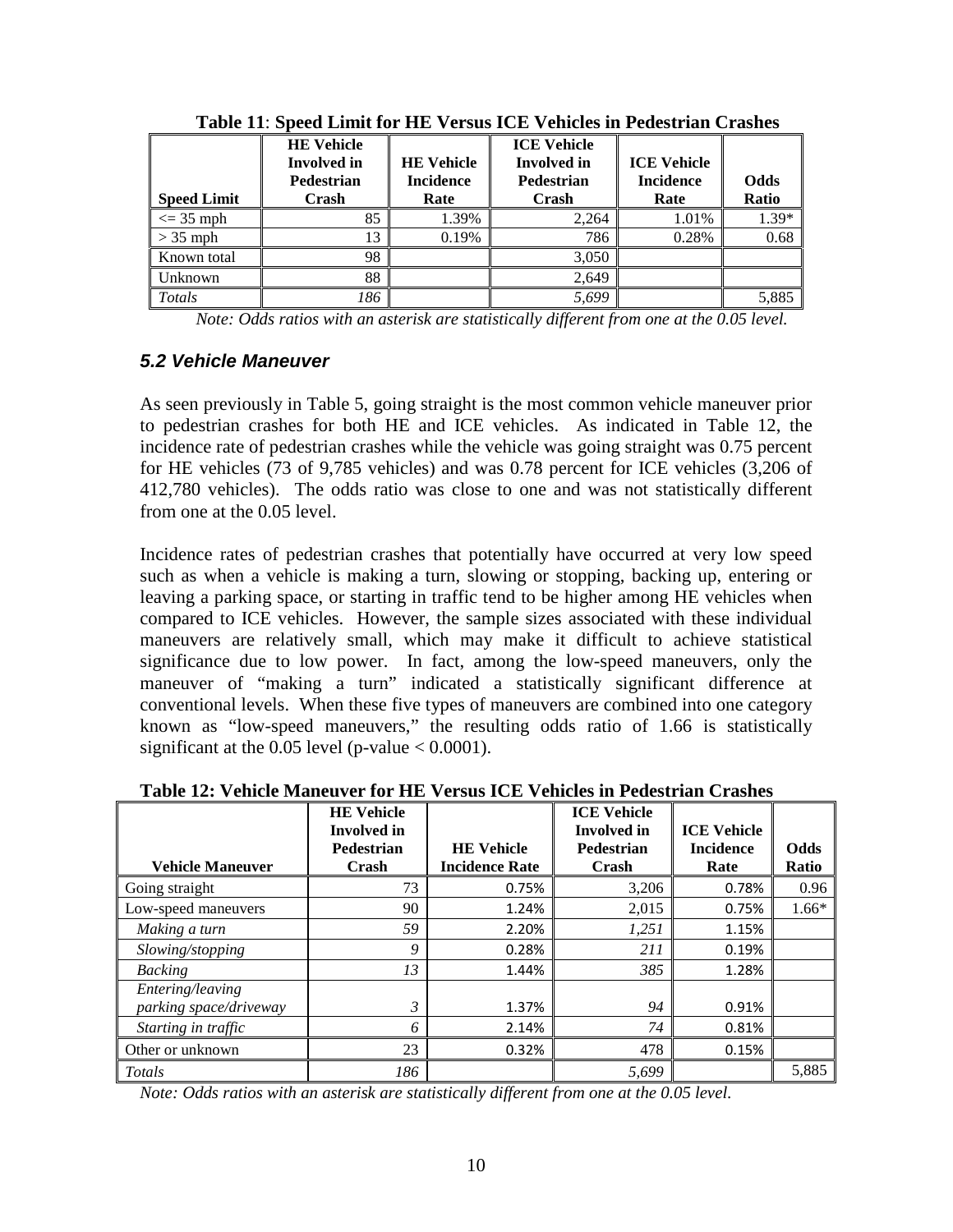# <span id="page-16-0"></span>*5.3 Crash Location*

As seen previously in Table 6, "on roadway" was the most common location where pedestrian crashes occurred for both HE and ICE vehicles. Of the 10,697 HE vehicles that were involved in crashes on roadways, Table 13 indicates that 67 were involved in pedestrian crashes for an incidence rate of 0.63 percent. Of the 481,396 ICE vehicles that were involved in crashes on roadways, Table 13 indicates that 2,017 were involved in pedestrian crashes for an incidence rate of 0.42 percent. The resulting odds ratio of 1.5 was statistically significant from one at the 0.05 level. The odds ratios associated with intersection/interchange and off roadway crashes, however, were not statistically significant from one.

<span id="page-16-2"></span>

| <b>Location of Crash</b> | <b>HE Vehicle</b><br><b>Involved</b> in<br><b>Pedestrian Crash</b> | <b>HE Vehicle</b><br><b>Incidence</b><br>Rate | <b>ICE Vehicle</b><br><b>Involved</b> in<br><b>Pedestrian Crash</b> | ICE<br><b>Vehicle</b><br><b>Incidence</b><br>Rate | Odds<br>Ratio |
|--------------------------|--------------------------------------------------------------------|-----------------------------------------------|---------------------------------------------------------------------|---------------------------------------------------|---------------|
| On roadway               | 67                                                                 | 0.63%                                         | 2.017                                                               | 0.42%                                             | $1.50*$       |
| Intersection/interchange |                                                                    | 0.60%                                         | 377                                                                 | 0.48%                                             | 1.25          |
| Off roadway/parking lot  |                                                                    | 0.56%                                         | 553                                                                 | 0.81%                                             | 0.69          |
| Other or unknown         | 97                                                                 | 0.99%                                         | 2,752                                                               | 0.74%                                             |               |
| Totals                   | 186                                                                |                                               | 5,699                                                               |                                                   | 5,885         |

**Table 13: Crash Location for HE Versus ICE Vehicles in Pedestrian Crashes**

*Note: Odds ratios with an asterisk are statistically different from one at the 0.05 level.* 

### <span id="page-16-1"></span>*5.4 Additional Discussion of Pedestrian Crashes With Low-Speed Maneuvers*

The odds ratios presented above are only one way to calculate the odds ratios, and there is at least one other way to calculate the odds ratios with different interpretations. The method above and the alternative method can best be illustrated using the odds ratio calculated for low-speed maneuvers described in Table 12.

The following example describes more details used in the above Table 12 for the same group of "low-speed maneuvers" that include turning, backing, slowing/stopping starting, and entering/exiting parking. A total of 7,258 HE vehicles were engaged in one of the low-speed maneuvers prior to the crashes; of them 90 vehicles involved pedestrians as the first harmful event (crash rate=90/7,258=1.24%). On the other hand, a total of 268,440 ICE vehicles were engaged in one of these maneuvers prior to the crashes; of them 2,015 vehicles involved pedestrians as the first harmful event (crash rate= 2,015/268,440=0.75%).

The odds ratio is thus calculated as shown in Table 14. The odds ratio of 1.66 indicates that the odds of an HE vehicle being involved in a pedestrian crash are 66 percent higher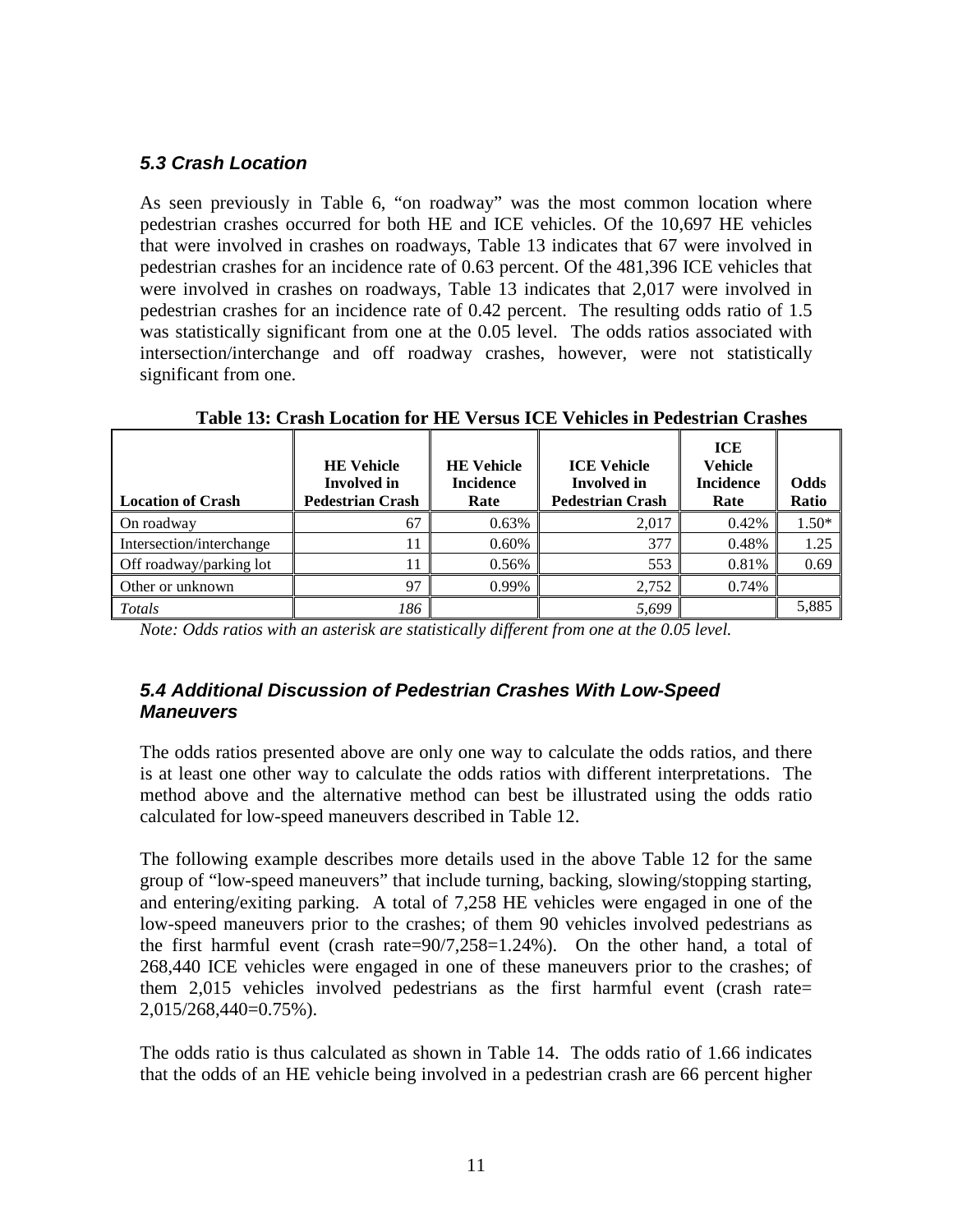than the odds of an ICE vehicle being involved in a pedestrian crash, assuming that both HE and ICE vehicles are associated with low-speed maneuvers *prior to* crashes.

|            | <b>First Harmful Event</b><br><b>Involved a Pedestrian</b> | <b>First Harmful Event Did</b><br><b>Not Involve a Pedestrian</b>                   | <b>Total</b> |
|------------|------------------------------------------------------------|-------------------------------------------------------------------------------------|--------------|
| <b>HE</b>  | 90                                                         | 7.168                                                                               | 7.258        |
| <b>ICE</b> | 2,015                                                      | 266,425                                                                             | 268,440      |
| Total      | 2.105                                                      | 273.593                                                                             | 275.698      |
|            |                                                            | Odds Ratio = 1.66 (p-value < 0.0001), 95% C.I. = 1.34 to 2.05; RR=1.24 /0.75 = 1.65 |              |

<span id="page-17-1"></span>**Table 14: Vehicle Counts for Low-Speed Maneuvers Prior to a Pedestrian Crash**

The odds ratios and relative risk of Table 14 could be also calculated *visually* using probabilities conditional on a pedestrian crash occurring. The following Figure 2 illustrates this concept using a conditional probability tree and dividing *all* HE and ICE vehicles into three levels. Like Table 14, there were 90 pedestrian crashes among 7,258 HE vehicles with slow-speed maneuvers (Levels II and III), and the crash rate " $p_3$ " was 1.24 percent. Similarly, there were 2,015 pedestrian crashes among 268,440 ICE vehicles with slow-speed maneuvers (Level III and Level II), and the crash rate " $p_3$ " was 0.75 percent. Hence, the relative risk (RR) was 1.24/0.75 or 1.65. The value of RR (1.65) is very close to OR value (1.66) if crash rates are very small (less than 2%). The interpretation of this RR or odds ratio is as the same as Table 14, the HE pedestrian crash odds was 66 percent higher than ICE, given that both HE and ICE vehicles were associated the slow-speed maneuvers *prior to* crashes.



<span id="page-17-0"></span>**Figure 2: Three Levels of Crashes: All Crashes (I), Vehicles Involving Low-Speed Maneuvers (II), and Pedestrian Crashes with Low-Speed Maneuvers (III)**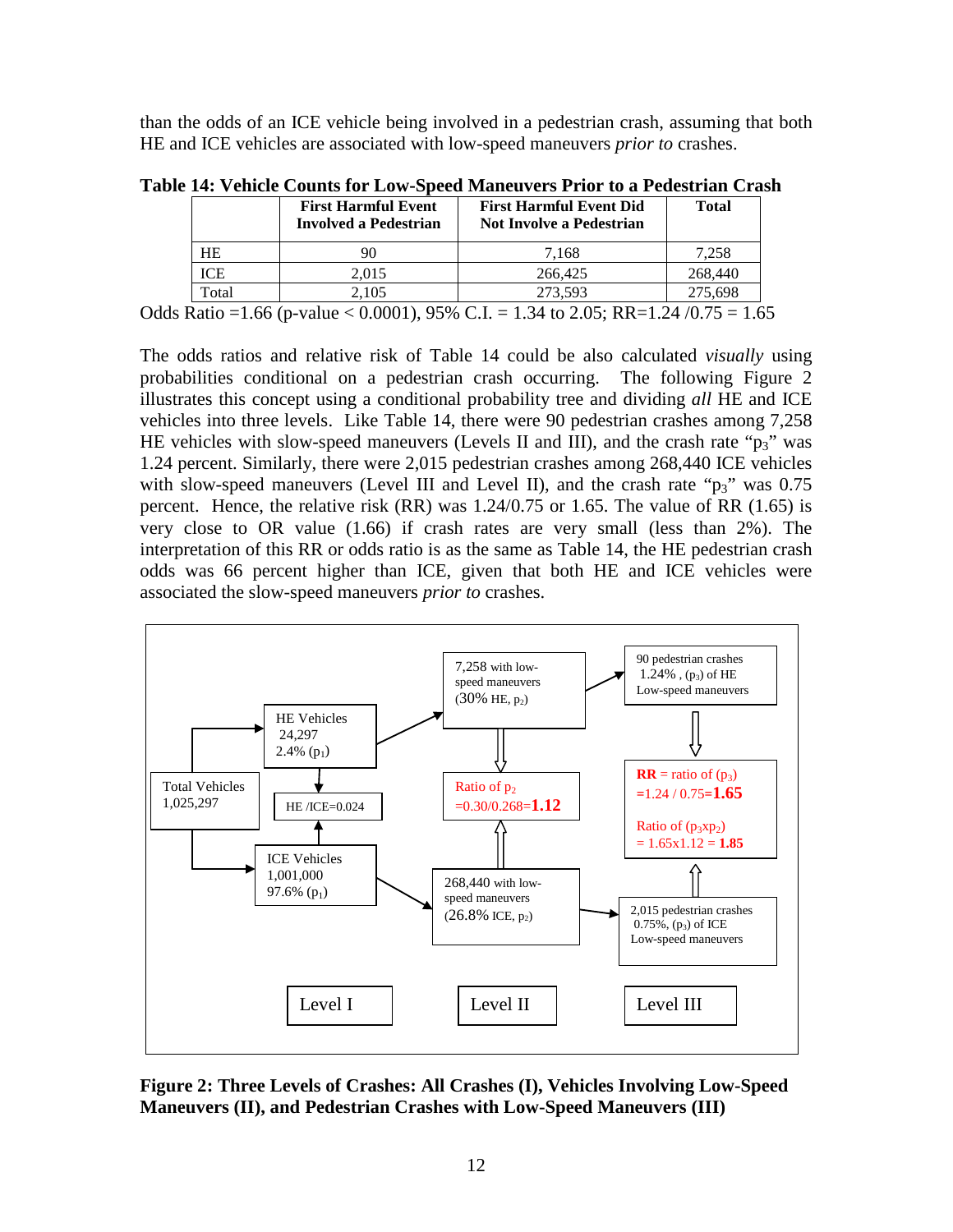If *all* HE and ICE vehicles (Level I, II and to III) are considered, the probability of an HE vehicle involved in a pedestrian crash with a low-speed maneuver can be calculated backward, as  $(p_3 x p_2) = 0.0124 x 0.3 = 0.0037 (0.37\%)$ , or approximately 4 per 1,000 of *all* HE vehicles in police-reported crashes. Similarly, the probability of an ICE vehicle involved in a pedestrian crash with a low-speed maneuver is  $(p_3 x p_2) = 0.0075 x 0.27$  or 0.0020. The relative risk (RR) was therefore 0.0037/0.002 or 1.85. The interpretation is that an HE vehicle had 85 percent higher crash odds than ICE vehicle, given that a vehicle was *both* with low-speed maneuvers *and* involved a pedestrian crash.

The RR value of 1.85 in Figure 2, using *all* HE and ICE vehicles, provides the *structural*  data insight about how the characteristics of pedestrian crashes involving HE vehicles differ from those involving ICE vehicles. However, the odds ratio or RR value of 1.66, using vehicles with *low-speed maneuvers* only, is the one used throughout this report, since the main purpose of this study is to understand the circumstances, low-speed maneuvers, under which pedestrian crashes involving HE vehicles are more likely compared to their ICE peers.

# <span id="page-18-0"></span>*5.5 Pedestrian Crashes From Various Data Samples*

The earlier sections discuss the crashes of the five models that were initially used in NHTSA's 2009 report (Hanna, 2009): Honda Accord, Toyota Camry, Honda Civic, Toyota Corolla, and Toyota Prius (or "Sample One"). This section explores the pedestrian crashes using various samples, for instance, to include all passenger vehicles from all manufacturers during the same period (in addition to the original five models from Toyota and Honda) for the purpose of better understanding the *general crash patterns* (or "Sample Two"). However, note that the hybrid electric and the purely electric vehicles are combined in this analysis. The number of purely electric vehicles among the 33,851 hybrid electric and purely electric vehicles used in Sample Two is miniscule and is not sufficient to analyze these vehicles separately.

After looking at all passenger vehicles, the focus turns to specific models. The comparison between Prius and Corolla alone was made, since Prius counts for 61 percent of all HE vehicles in the study ("Sample Three"). A similar approach is also applied to the Civic, which accounts for 27 percent of the HE vehicles in the study ("Sample Four").

# - *Sample Two: Comparing HE with ICE for All Passenger Vehicles*

When all passenger vehicles are considered from the same 16 States during the same period, the following Table 15 provides the numbers of passenger vehicles by whether they were involved in a pedestrian crash. A total of 66,867 passenger vehicles were involved in crashes with the first harmful event being a collision with a pedestrian: 244 involving HE vehicles and 66,623 involving ICE vehicles.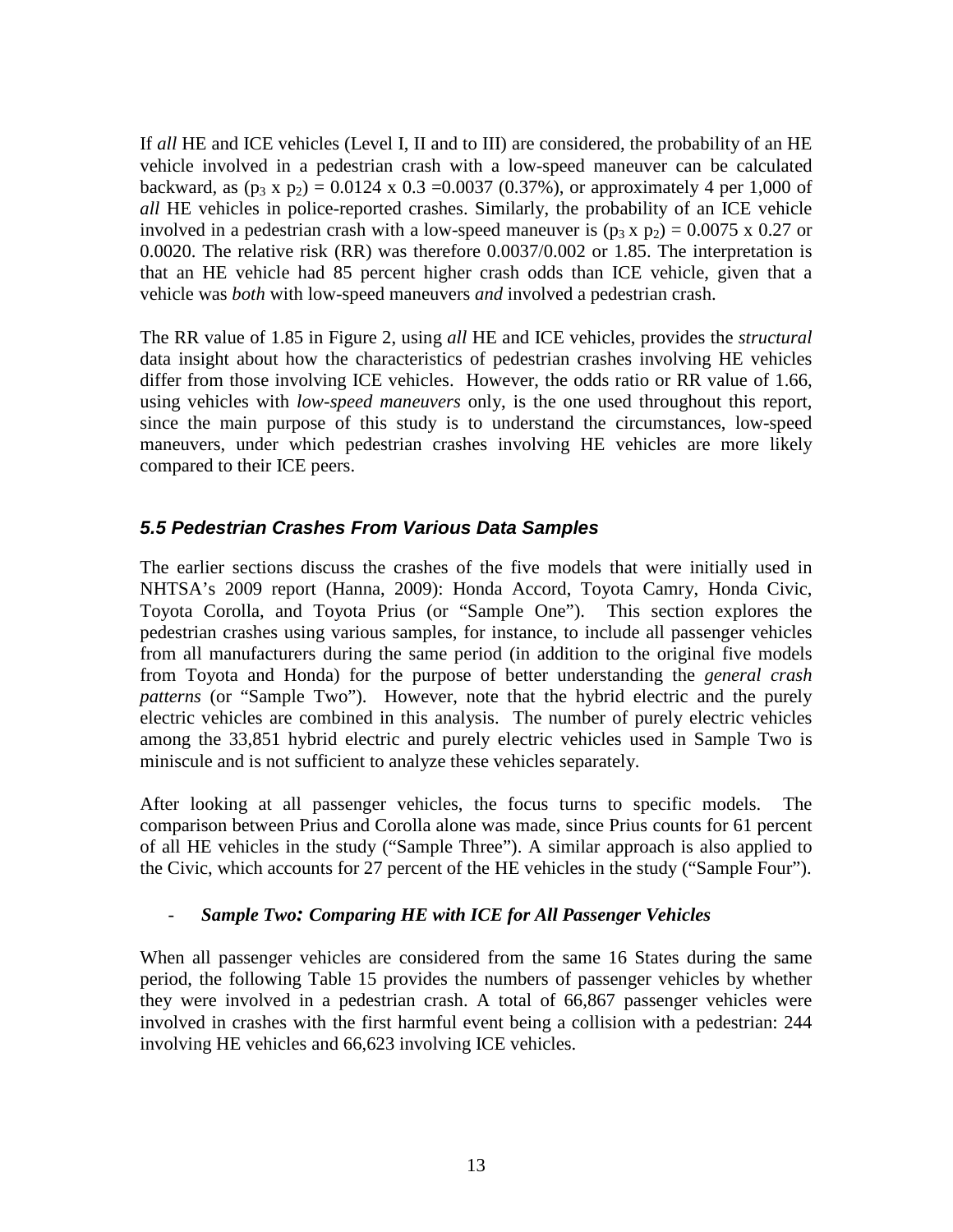<span id="page-19-0"></span>

| <b>First Harmful Event</b><br><b>Involved a Pedestrian</b> | <b>First Harmful Event Did Not</b><br>Involve a Pedestrian                                                                                                                                                                                                                                                                                                                           | <b>Total</b>                                  |
|------------------------------------------------------------|--------------------------------------------------------------------------------------------------------------------------------------------------------------------------------------------------------------------------------------------------------------------------------------------------------------------------------------------------------------------------------------|-----------------------------------------------|
| 244                                                        | 33,607                                                                                                                                                                                                                                                                                                                                                                               | 33,851                                        |
| 66.623                                                     | 11.183.287                                                                                                                                                                                                                                                                                                                                                                           | 11.249.910                                    |
| 66.867                                                     | 11.216.894                                                                                                                                                                                                                                                                                                                                                                           | 11,283,761                                    |
| $\sim$ $\sim$ $\sim$ $\sim$                                | $\overline{a}$ $\overline{a}$ $\overline{a}$ $\overline{a}$ $\overline{a}$ $\overline{a}$ $\overline{a}$ $\overline{a}$ $\overline{a}$ $\overline{a}$ $\overline{a}$ $\overline{a}$ $\overline{a}$ $\overline{a}$ $\overline{a}$ $\overline{a}$ $\overline{a}$ $\overline{a}$ $\overline{a}$ $\overline{a}$ $\overline{a}$ $\overline{a}$ $\overline{a}$ $\overline{a}$ $\overline{$ | $0.021$ $0.020$ $0.020$ $0.7$ $0.000$ $0.000$ |

**Table 15: Passenger Vehicle Counts Prior to a Pedestrian Crash**

Odds Ratio = 1.22 (p-value = 0.021), OR 95% C.I. =  $(1.07 \text{ to } 1.38)$ 

One interesting thing to note is that the original four hybrid models selected for the study comprise 72 percent of the total hybrid passenger vehicles identified in these States. In fact, the Prius accounted for 44 percent, the hybrid Civic 19 percent, the hybrid Camry 5 percent, and the hybrid Accord 3 percent. Adding all passenger vehicles to the analysis reduces the odds ratio for HE versus ICE involvement in pedestrian crashes from 1.35 to 1.22, but the lower odds ratio is still significantly different from one at the conventional 0.05 level.

Furthermore, a total of 10,320 HE vehicles were engaged in one of the low-speed maneuvers prior to the crashes; of them 114 vehicles involved pedestrians as the first harmful event. On the other hand, a total of 2,987,005 ICE vehicles were engaged in one of these maneuvers prior to the crashes; of them 24,026 vehicles involved pedestrians as the first harmful event. These numbers and crash odds ratio are summarized in Tables 16. The odds ratio using all passenger vehicles instead of the five models used in the initial study reduced from 1.66 to 1.38 but was still statistically significant.

<span id="page-19-1"></span>

| Pul Low-Speed Maneuvers I Hul to a I edestrial Crash |                                                            |                                                            |                                                     |  |
|------------------------------------------------------|------------------------------------------------------------|------------------------------------------------------------|-----------------------------------------------------|--|
|                                                      | <b>First Harmful Event</b><br><b>Involved a Pedestrian</b> | <b>First Harmful Event Did Not</b><br>Involve a Pedestrian | Total                                               |  |
| HE                                                   | 114                                                        | 10.206                                                     | 10.320                                              |  |
| ICE                                                  | 24,026                                                     | 2.962.979                                                  | 2,987,005                                           |  |
| Total                                                | 24,140                                                     | 2.970.147                                                  | 2.997.325                                           |  |
|                                                      | $0.11 \times 1.00$                                         | 0.000<br>$\bigcap_{n=1}^{\infty}$                          | $\lambda$ and $\lambda$ and $\lambda$ and $\lambda$ |  |

**Table 16: Passenger Vehicle Counts For Low-Speed Maneuvers Prior to a Pedestrian Crash**

Odds Ratio (OR) = 1.38, p-value < 0.0007, OR 95% C.I. =  $(1.14 \text{ to } 1.66)$ 

#### - *Sample Three: Comparing Prius With Corolla*

About 61 percent of all HE vehicles selected under the original study design, and about 44 percent of all hybrid vehicles from these 16 States during 2000 through 2008 are Priuses. The following analysis focused on the comparison of the Prius with its similar vehicle, Corolla. Table 17 provides the numbers of Priuses and Corollas by whether they were involved in a pedestrian crash. Table 18 shows similar counts for low-speed maneuvers. In Table 17 the odds ratio for all pedestrian crashes was not statistically different from one meaning that the odds of the Prius and Corolla being involved in any pedestrian crash are similar. However, Table 18 indicates that the odds ratio for Priuses involved in pedestrian crashes during low-speed maneuvers versus Corollas being involved in similar crashes is statistically greater than one. In fact the odds ratio of 1.54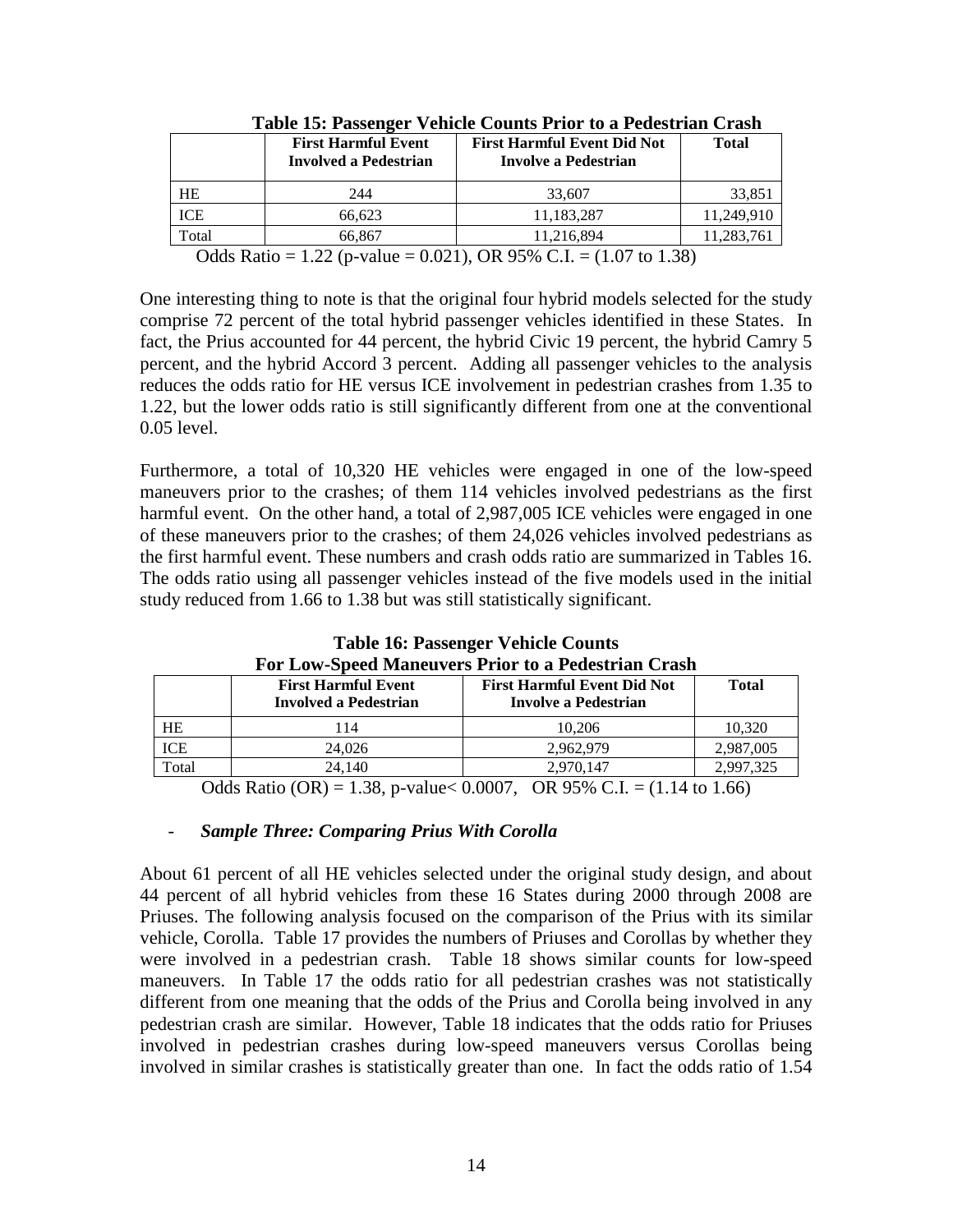is similar to the odds ratio of 1.66 found using the initial five models during low-speed maneuvers.

<span id="page-20-0"></span>

| Table 17: Prius and Corolla Counts Prior to a Pedestrian Crash |                                                            |                                                            |         |  |
|----------------------------------------------------------------|------------------------------------------------------------|------------------------------------------------------------|---------|--|
|                                                                | <b>First Harmful Event</b><br><b>Involved a Pedestrian</b> | <b>First Harmful Event Did Not</b><br>Involve a Pedestrian | Total   |  |
| HE (Prius)                                                     | 117                                                        | 14.792                                                     | 14.909  |  |
| ICE(Corolla)                                                   | 1385                                                       | 202,900                                                    | 204,285 |  |
| Total                                                          | 1502                                                       | 217.692                                                    | 219,194 |  |

**Table 17: Prius and Corolla Counts Prior to a Pedestrian Crash**

Odds Ratio = 1.16 (p-value = 0.13), Odds Ratio 95% C.I. =  $(0.96 \text{ to } 1.40)$ 

|                                                     |  | <b>Table 18: Prius and Corolla Counts</b>                     |  |  |  |
|-----------------------------------------------------|--|---------------------------------------------------------------|--|--|--|
| For Low-Speed Maneuvers Prior to a Pedestrian Crash |  |                                                               |  |  |  |
|                                                     |  | $\Box$ Eight Hounty Extent $\Box$ Eight Hounty Extent Did Not |  |  |  |

<span id="page-20-1"></span>

|              | <b>First Harmful Event</b><br><b>Involved a Pedestrian</b> | <b>First Harmful Event Did Not</b><br><b>Involve a Pedestrian</b> | <b>Total</b> |
|--------------|------------------------------------------------------------|-------------------------------------------------------------------|--------------|
| HE (Prius)   | 58                                                         | 4.434                                                             | 4.492        |
| ICE(Corolla) | 478                                                        | 56.183                                                            | 56,661       |
| Total        | 536                                                        | 60.617                                                            | 61.153       |

Odds Ratio = 1.54 (p-value= 0.002), OR 95% C.I. =  $(1.17 \text{ to } 2.02)$ 

#### - *Sample Four: Comparing Civic HE With Civic ICE:*

The following analysis compares Civic HE with Civic ICE vehicles, from the same 16 States during 2000 through 2008. Table 19 provides the numbers of HE and ICE Civics by whether they were involved in a pedestrian crash. Table 20 shows similar counts for low-speed maneuvers. In both cases, the odds ratio indicates that the odds of the HE Civic being involved in a pedestrian crash are significantly higher than its ICE counterpart.

<span id="page-20-2"></span>

|                                                            | TUDIO TA VITIN VARIIM TIIVI MAT VUODILIITI VITUDI |                                                                                       |              |  |  |  |  |
|------------------------------------------------------------|---------------------------------------------------|---------------------------------------------------------------------------------------|--------------|--|--|--|--|
| <b>First Harmful Event</b><br><b>Involved a Pedestrian</b> |                                                   | <b>First Harmful Event Did Not</b><br>Involve a Pedestrian                            | <b>Total</b> |  |  |  |  |
| HE (Civic)                                                 | 52                                                | 9.444                                                                                 | 6.496        |  |  |  |  |
| ICE(Civic)                                                 | 1156                                              | 243.041                                                                               | 244,197      |  |  |  |  |
| Total                                                      | 1208                                              | 252,485                                                                               | 250,693      |  |  |  |  |
| $0.11 \, \mathrm{m}$ .                                     | 0.0001<br>$\sim$ $\sim$                           | $\Omega$ $\Omega$ $\Omega$ $\Omega$ $\Omega$ $\Omega$ $\Omega$<br>$(1.00 \cdot 0.01)$ |              |  |  |  |  |

**Table 19: Civic Counts Prior to a Pedestrian Crash**

Odds Ratio = 1.70, p-value < 0.0001, OR 95% C.I. =  $(1.28 \text{ to } 2.24)$ 

<span id="page-20-3"></span>

|  |  | Table 20: Civic Counts for Low-Speed Maneuvers Prior to a Pedestrian Crash |  |  |  |  |  |  |
|--|--|----------------------------------------------------------------------------|--|--|--|--|--|--|
|--|--|----------------------------------------------------------------------------|--|--|--|--|--|--|

|                                  | <b>First Harmful Event</b><br><b>Involved a Pedestrian</b> | <b>First Harmful Event Did</b><br><b>Not Involve a Pedestrian</b>              | <b>Total</b> |
|----------------------------------|------------------------------------------------------------|--------------------------------------------------------------------------------|--------------|
| HE (Civic)                       | 24                                                         | 1.819                                                                          | 18.43        |
| ICE(Civic)                       | 390                                                        | 63.117                                                                         | 63.507       |
| Total                            | 414                                                        | 64.936                                                                         | 65.350       |
| $\bigcap$ 11 $\bigcap$ $\bigcup$ | $\sim$ 0000                                                | $\Omega$ $\Omega$ $\Omega$ $\Omega$ $\Omega$ $\Gamma$<br>$\sqrt{1}$ $\sqrt{1}$ | $\Omega$     |

Odds Ratio = 2.14, p-value < 0.0002, OR 95% C.I. =  $(1.41 \text{ to } 3.23)$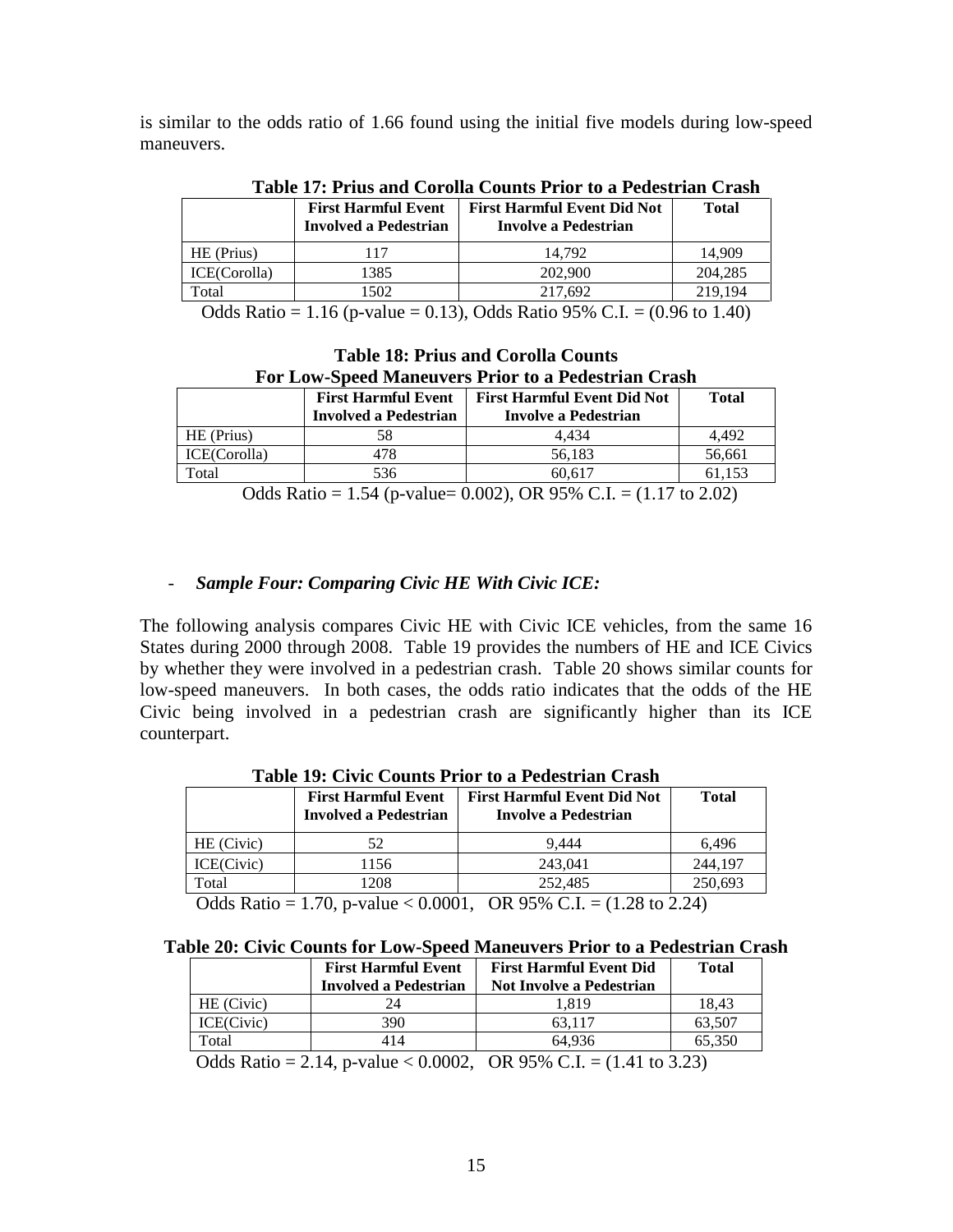In summary, the following Figure 3 shows the overall pedestrian crash rates and odds ratios of HE versus ICE vehicles in the four different analyses. The following Figure 4 summarizes the pedestrian crash rates and odds ratios of HE versus ICE vehicles with low-speed maneuvers. The HE sample sizes of Honda Accord and Toyota Camry, however, are too small to make any significant comparisons with the similar ICE vehicles and are not presented here (see Table 3 for sample sizes).



<span id="page-21-1"></span>**Figure 3: Overall Pedestrian Crash Rates and OR From Four Samples** 



<span id="page-21-2"></span>**Figure 4: Pedestrian Crashes Involving a Low-Speed Maneuver From Four Samples**

#### <span id="page-21-0"></span>**6. BICYCLIST CRASH DETAILS**

This section examines the circumstances surrounding bicyclist crashes involving HE versus ICE vehicles and determines the circumstances under which the largest differences in relative risk exist. A total of 116 HE vehicles were involved in crashes with bicyclists, accounting for 0.48 percent (116/24,297) of all HE vehicles included in this analysis. A total of 3,052 ICE vehicles were involved in crashes with bicyclists, accounting for 0.3 percent (3,052/1,001,000) of all ICE vehicles included in this analysis. As indicated in Table 21, this produced an odds ratio of 1.57, which is statistically different from 1 at the 0.05 level (p-value  $< 0.0001$ ). The following Table 21 summarizes the result.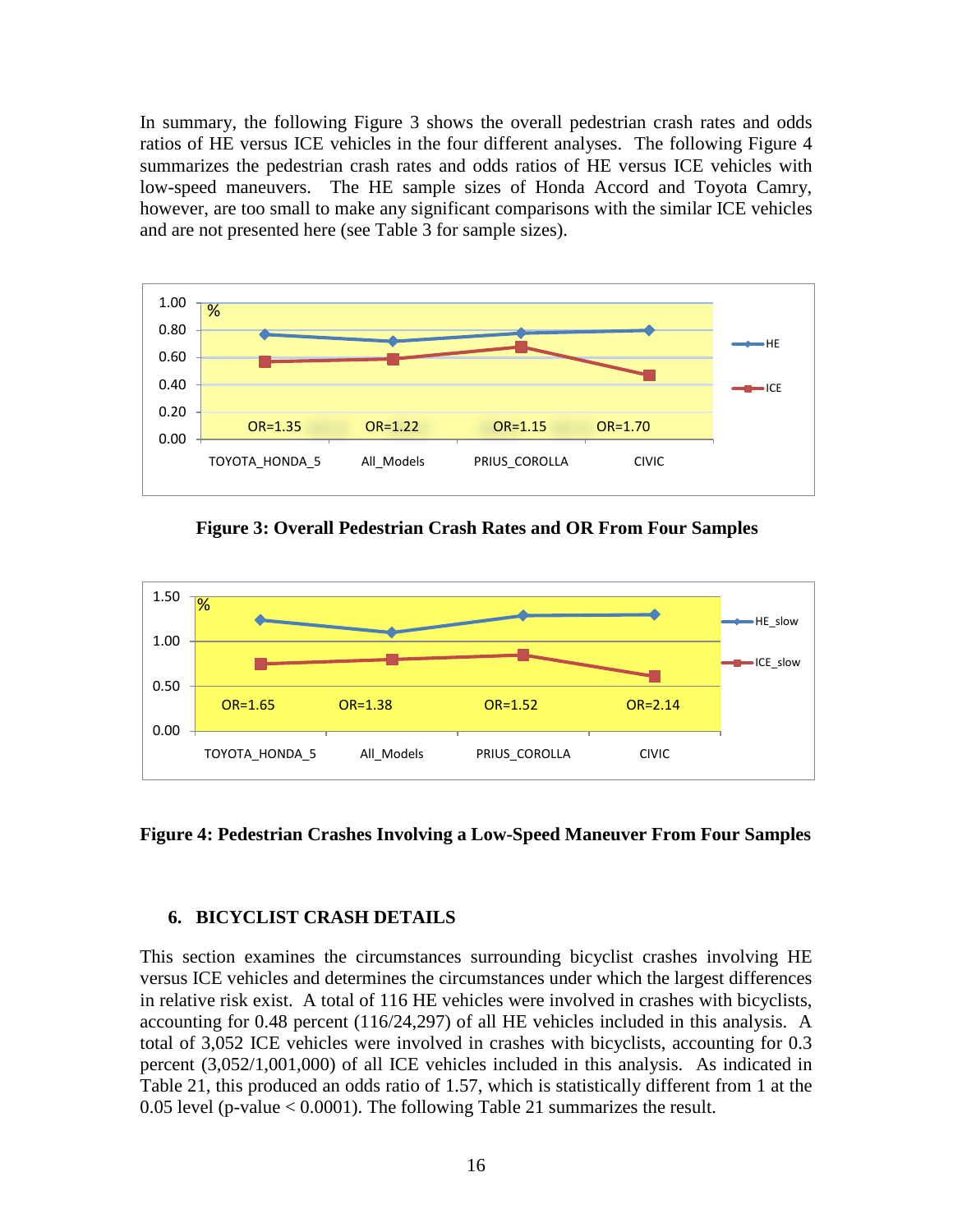<span id="page-22-2"></span>

|                    | <b>Vehicle Involved</b><br>in Bicyclist Crash | <b>Vehicle Involved</b><br>in Other Crash | <b>Total</b>                |
|--------------------|-----------------------------------------------|-------------------------------------------|-----------------------------|
| <b>HE</b> Vehicle  | 116                                           | 24.181                                    | 24.297                      |
| <b>ICE Vehicle</b> | 3.052                                         | 997.948                                   | 1,001,000                   |
| Total              | 3.168                                         | 1.022.129                                 | 1.025.297                   |
|                    |                                               |                                           | $\sim$ $\sim$ $\sim$ $\sim$ |

**Table 21: Case-Control Study of Vehicles in Bicyclist Crashes**

OR=1.57; 95% C.I. = (1.30 to 1.89); p-value < 0.0001

#### <span id="page-22-0"></span>*6.1 Zone Speed Limit*

Overall most bicyclist crashes involving either HE or ICE vehicles occurred in lowspeed-limit zones. As shown in Tables 22 and Table 4, of the 6,104 HE vehicles that were traveling in speed zones of 35 mph or less, 37 of them involved bicycle crashes with an incidence rate of 0.61 percent. On the other hand, of the 224,192 ICE vehicles involved in crashes in speed zones of 35 mph or less, 999 vehicles involved bicycle crashes with an incidence rate of 0.45 percent. However, unlike the finding for pedestrian crashes, the odds ratio for crashes at speed limits of 35 mph or less was not statistically significant from one at the 0.05 level (Odds Ratio=1.36 with a non-significant  $p$ -value = 0.07).

<span id="page-22-3"></span>

| <b>Speed Limit</b> | <b>HE Vehicle</b><br><b>Involved</b> in<br><b>Bicycle Crash</b> | <b>HE</b> Vehicle<br><b>Incidence Rate</b> | <b>ICE Vehicle</b><br><b>Involved</b> in<br><b>Bicycle Crash</b> | <b>ICE Vehicle</b><br><b>Incidence</b><br>Rate | <b>Odds Ratio</b> |
|--------------------|-----------------------------------------------------------------|--------------------------------------------|------------------------------------------------------------------|------------------------------------------------|-------------------|
| $\leq$ 35 mph      | 37                                                              | 0.61%                                      | 999                                                              | 0.45%                                          | 1.36              |
| $>$ 35 mph         |                                                                 | 0.25%                                      | 424                                                              | 0.15%                                          | $1.67*$           |
| Known Total        | 54                                                              |                                            | 1,423                                                            |                                                |                   |
| Unknown Total      | 62                                                              |                                            | 1,629                                                            |                                                |                   |
| Total              | 116                                                             |                                            | 3,052                                                            |                                                |                   |

**Table 22: Speed Limit at the Bicycle Crash Location**

*Note: Odds ratios with an asterisk are statistically different from one at the 0.05 level*

#### <span id="page-22-1"></span>*6.2 Vehicle Maneuver*

Most bicyclist crashes in this analysis involving either HE or ICE vehicles occurred while the vehicles were going straight. As indicated in Table 23, the odds ratio is 1.59, which is significantly different from one at the 0.05 level. Incidence rate of a bicyclist crash that potentially has occurred at low speed such as when a vehicle makes a turn, slows or stops, backs up, or enters or leave a parking space was significantly higher among HE vehicles when compared to ICE vehicles. Tables 5 and 23 indicate that a total of 7,258 HE vehicles that were engaged in one of these maneuvers prior to the crashes, 50 crashes involved bicyclists as the first harmful event at an incidence rate of 0.69 percent. On the other hand, a total of 268,440 ICE vehicles were engaged in one of these maneuvers prior to the crashes; of them 1,394 vehicles involved bicyclists as first harmful event at an incidence rate of 0.52 percent. The resulting odds ratio of 1.33 was marginally and statistically significant at the  $0.05$  level (*p*-value =  $0.05$ ).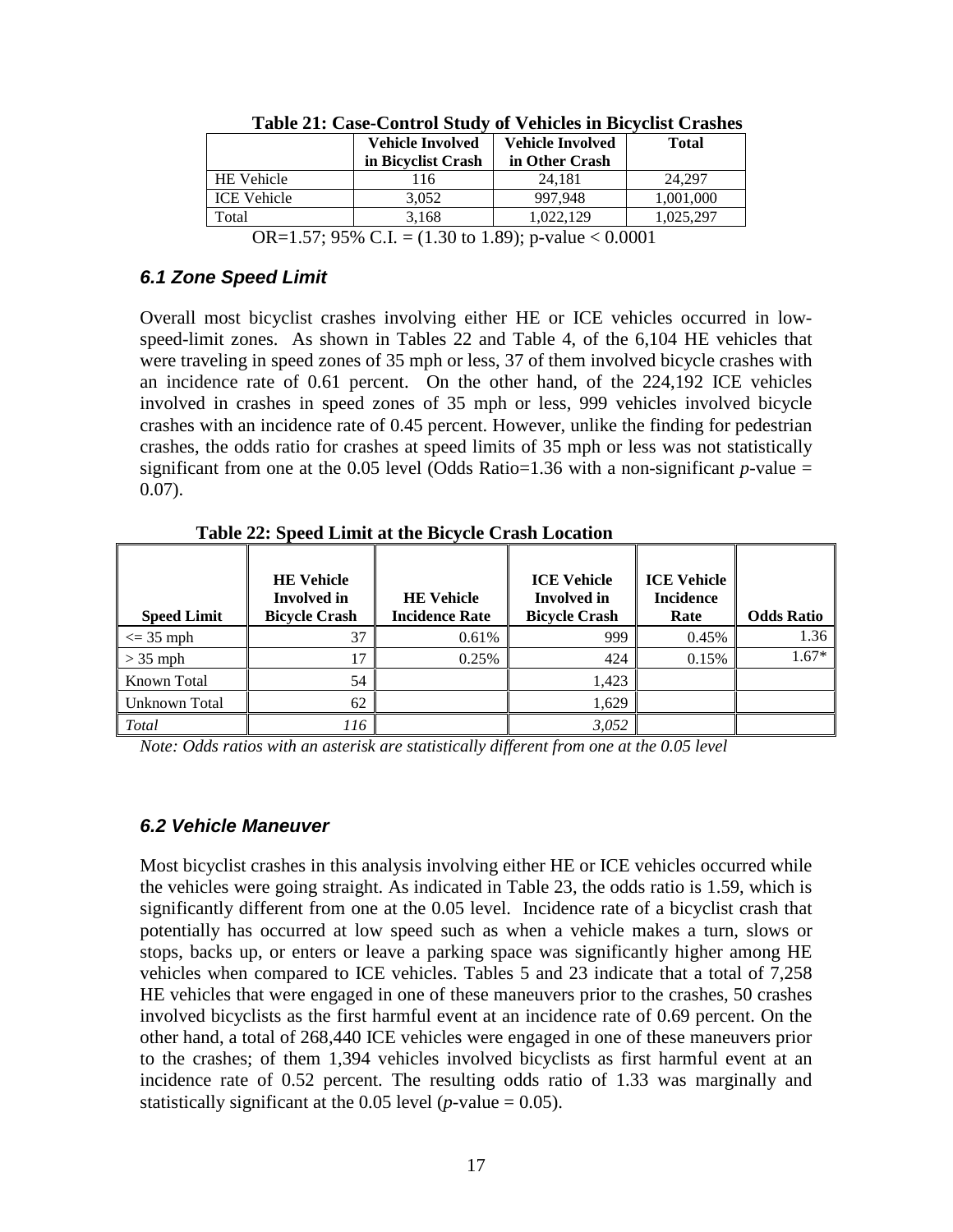<span id="page-23-1"></span>

| Vehicle maneuver       | <b>HE Vehicle</b><br><b>Involved</b> in<br><b>Bicycle</b><br>Crash | <b>HE Vehicle</b><br><b>Incidence</b><br>Rate | <b>ICE Vehicle</b><br><b>Involved</b> in<br><b>Bicycle Crash</b> | <b>ICE</b><br><b>Vehicle</b><br><b>Incidence</b><br>Rate | <b>Odds</b><br>Ratio |
|------------------------|--------------------------------------------------------------------|-----------------------------------------------|------------------------------------------------------------------|----------------------------------------------------------|----------------------|
| Going straight         | 50                                                                 | 0.51%                                         | 1,335                                                            | 0.32%                                                    | $1.59*$              |
| Low-speed maneuvers    | 50                                                                 | 0.69%                                         | 1,394                                                            | 0.52%                                                    | $1.33*$              |
| Making a turn          | 37                                                                 | 1.38%                                         | 1,060                                                            | 0.97%                                                    |                      |
| Slowing/stopping       | 4                                                                  | 0.13%                                         | 172                                                              | 0.16%                                                    |                      |
| <b>Backing</b>         | 2                                                                  | 0.22%                                         | 36                                                               | 0.12%                                                    |                      |
| Entering/leaving       |                                                                    |                                               |                                                                  |                                                          |                      |
| parking space/driveway | 4                                                                  | 1.83%                                         | 54                                                               | 0.52%                                                    |                      |
| Starting in traffic    | $\mathfrak{Z}$                                                     | 1.07%                                         | 72                                                               | 0.78%                                                    |                      |
| Other and unknown      | 16                                                                 | 0.22%                                         | 323                                                              | 0.10%                                                    |                      |
| $\mid$ Total           | 116                                                                |                                               | 3,052                                                            |                                                          |                      |

**Table 23: Vehicle Maneuvers Prior to Bicycle Crashes**

*Note: Odds ratios with an asterisk are statistically different from one at the 0.05 level.*

#### <span id="page-23-0"></span>*6.3 Crash Location*

On the roadway was the most common location where bicycle crashes occurred for both HE and ICE vehicles. Of the 10,697 HE vehicles that were involved in crashes on the roadway, 43 of them were involving bicyclists in the first harmful event of the crash at an incidence rate of 0.4 percent. Of the 481,396 ICE vehicles that were involved in crashes on roadways, 1,275 of them involved bicyclists in the first harmful event of the crash at an incidence rate of 0.26 percent (see Tables 6 and 24). The odds ratio of 1.52 for on roadway crashes was significantly different from one. The incidence rate of bicyclist crashes involving HE vehicles at intersections or interchanges was 1.03 percent compared to 0.65 percent for ICE vehicles. In this instance the odds ratio was significantly different from one at the 0.05 level.

**Table 24: Location of Bicycle Crashes**

<span id="page-23-2"></span>

| <b>Location of Crash</b> | <b>HE</b> Vehicle<br><b>Involved</b> in<br><b>Bicycle</b><br>Crash | <b>HE Vehicle</b><br><b>Incidence</b><br>Rate | <b>ICE Vehicle</b><br><b>Involved</b> in<br><b>Bicycle</b><br>Crash | <b>ICE Vehicle</b><br><b>Incidence</b><br>Rate | Odds<br>Ratio |
|--------------------------|--------------------------------------------------------------------|-----------------------------------------------|---------------------------------------------------------------------|------------------------------------------------|---------------|
| On roadway               | 43                                                                 | 0.40%                                         | 1.275                                                               | 0.26%                                          | $1.52*$       |
| Intersection/Interchange | 19                                                                 | 1.03%                                         | 508                                                                 | 0.65%                                          | 1.58*         |
| Off roadway/parking lot  | 13                                                                 | 0.66%                                         | 381                                                                 | 0.56%                                          | 1.18          |
| Other and Unknown        | 41                                                                 | 0.42%                                         | 888                                                                 | 0.24%                                          |               |
| Total                    | 116                                                                |                                               | 3,052                                                               |                                                |               |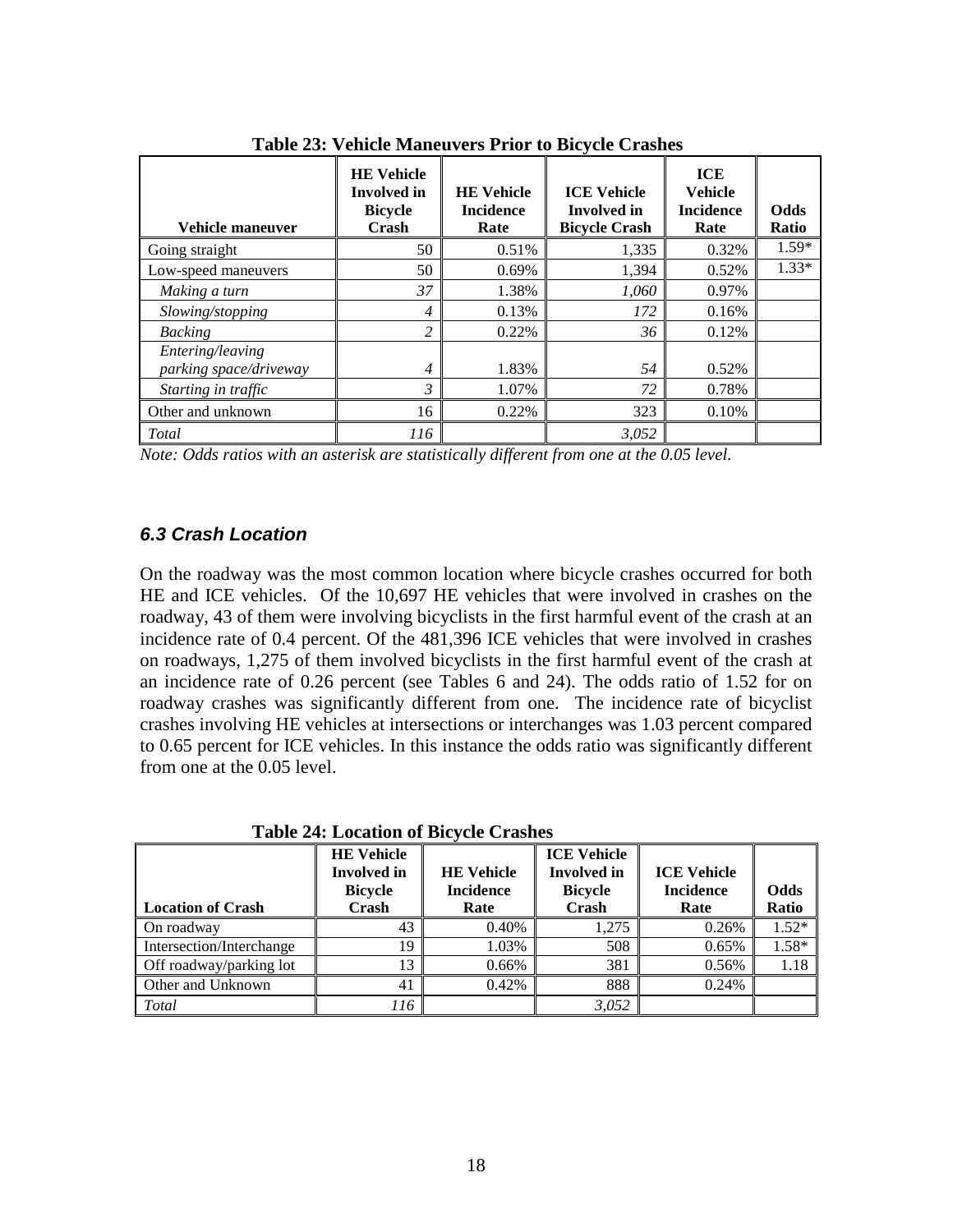#### <span id="page-24-0"></span>**7. CONCLUSIONS AND DISCUSSION**

- This analysis was conducted on a total of 24,297 HE and 1,001,000 ICE Honda and Toyota vehicles in 16 States. A total of 186 and 5,699 HE and ICE vehicles selected for the study respectively were involved in pedestrian crashes. A total of 116 and 3,052 HE and ICE vehicles selected for the study respectively were involved in bicycle crashes. Since the HE vehicle share among all of the vehicles in the study is small (2.4%), special attention is paid to sample size calculations prior to any statistical comparisons between HE and ICE vehicle crash involvement. However, the sample size of HE vehicles in this update is 2.9 times the HE sample size in the report published in 2009 (Hanna, 2009).
- Statistical methods of relative risk, odds ratio, and case-control studies are applied to the analysis of both pedestrian and bicyclist crashes. Overall, the odds ratios indicate that the odds of an HE vehicle being in either a pedestrian or bicycle crash are greater than the odds of an ICE vehicle being in a similar crash. The odds ratio for an HE versus an ICE vehicle involved in a pedestrian crash was 1.35, and the odds ratio for an HE versus an ICE vehicle involved in a bicycle crash was 1.57. Both odds ratios were statistically different from one with a pvalue of less than 0.01 percent. The interpretations of odds ratios or relative risks, in terms of different data samples, were also visually explained.
- A variety of crash factors were examined to determine the relative incidence rates of HE versus ICE vehicles and whether the odds ratio was different under different circumstances. This paper focused on speed limit, vehicle maneuver and crash location.
- The results for speed limit indicated that the odds ratio for the involvement of HE versus ICE vehicles was statistically different from one in pedestrian crashes when the speed limit was 35 mph or less. However, the odds ratio was not statistically different from one for bicycle crashes where the speed limit was 35 mph or less, which is likely the result of a small sample size and low power.
- When the passenger vehicle's maneuver was "going straight," the odds ratio for pedestrian crashes involving HE vehicles compared to ICE vehicles was not statistically different from one. However, the statistically significant odds ratio for vehicles going straight indicated that HE vehicles were more likely to be involved in a bicycle crash than ICE vehicles.
- The largest difference between the incidence rates of HE versus ICE vehicles in this study occurred in low-speed passenger vehicle maneuvers: those in which a vehicle is turning, slowing or stopping, backing up, or entering or leaving a parking space. Similar to the results presented in NHTSA's previous study (Hanna, 2009), the odds of an HE vehicle being involved in a pedestrian crash was 1.66 times the odds of an ICE vehicle being involved in a similar crash. It is hypothesized that these low-speed vehicle maneuvers may provide the largest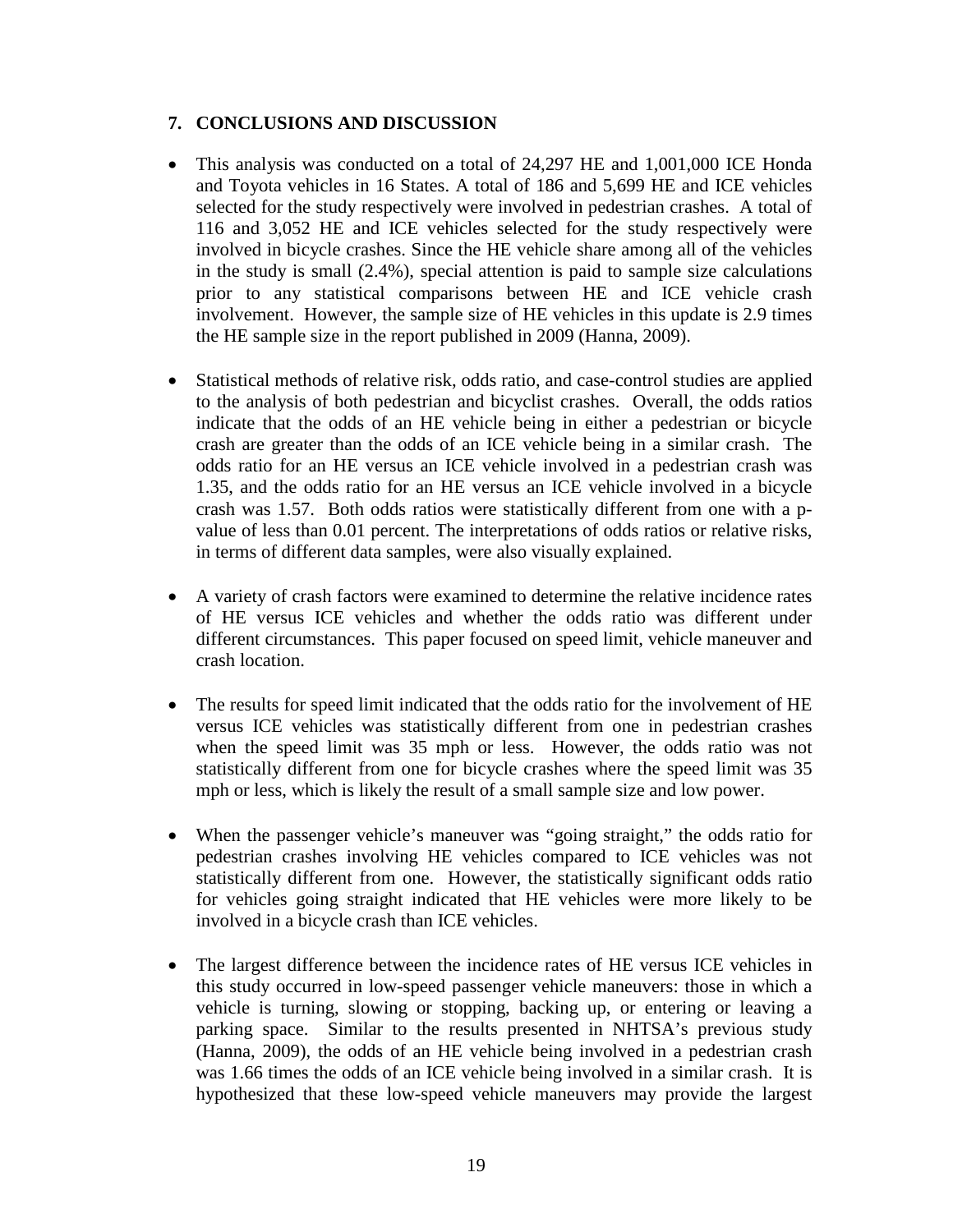difference between the vehicle sounds, in terms of both sound level and frequency, produced by the HE versus ICE vehicles, and this sound difference may further contribute to the crash rate difference between HE and ICE vehicles. This similar finding also held in bicycle crashes but with a lower odds ratio of 1.33.

- The analysis of crash location indicated that the odds of an HE vehicle being involved in a pedestrian crash were statistically higher than the odds of ICE vehicle being involved in similar crash when the crash occurred on the roadway. However, the odds of an HE vehicle being involved in a bicycle crash were statistically higher than the odds of ICE vehicle being involved in similar crash when the crash occurred at an intersection.
- While the results do not provide an apparent set of scenarios surrounding when the odds of an HE vehicle being involved in a bicycle crash are greater than those of an ICE vehicle, the findings provide a clearer picture regarding involvement in pedestrian crashes. The largest differences between the involvement of HE and ICE vehicles in pedestrian crashes occur with speed limits of 35 mph and lower  $(OR = 1.39)$ , during low-speed maneuvers  $(OR = 1.66)$  and when the crash is on the roadway ( $OR = 1.50$ ).
- This updated analysis further explores pedestrian crashes, especially associated with low-speed maneuvers, using various samples, for instance, to include all passenger vehicles during the same period for the purpose of better understanding the general crash pattern. On the other hand, the comparison between Prius and Corolla only was also made, since Prius accounts for 61 percent of all HE vehicles among the five models in the original study. A similar approach was also applied to Civic HE and ICE version. The results from the various samples share the similar trends as the results obtained from the original five Toyota and Honda models.
- While this study provides useful information about the differences in the incidence rates of HE versus ICE vehicles involved in pedestrian crashes, there are two important limitations to consider. First, as stated in the purpose of this study, the use of data from 16 States cannot be used to directly estimate the national problem size or target population. Secondly, as indicated in power analysis, there is still not enough data to draw conclusions in all scenarios of interest such as for specific low-speed maneuvers or in parking lots.
- Overall, the results from this updated analysis share the similar trends as the 2009 report, while this update pays special attentions to these areas: the greater statistical power with a three times large HE vehicle sample size; methodological applications of odds ratio, relative risk, and case-control studies to various crash scenarios; modeling of pedestrian crashes from four different samples; and detailed interpretations of the odds ratios and relative risks with numerical and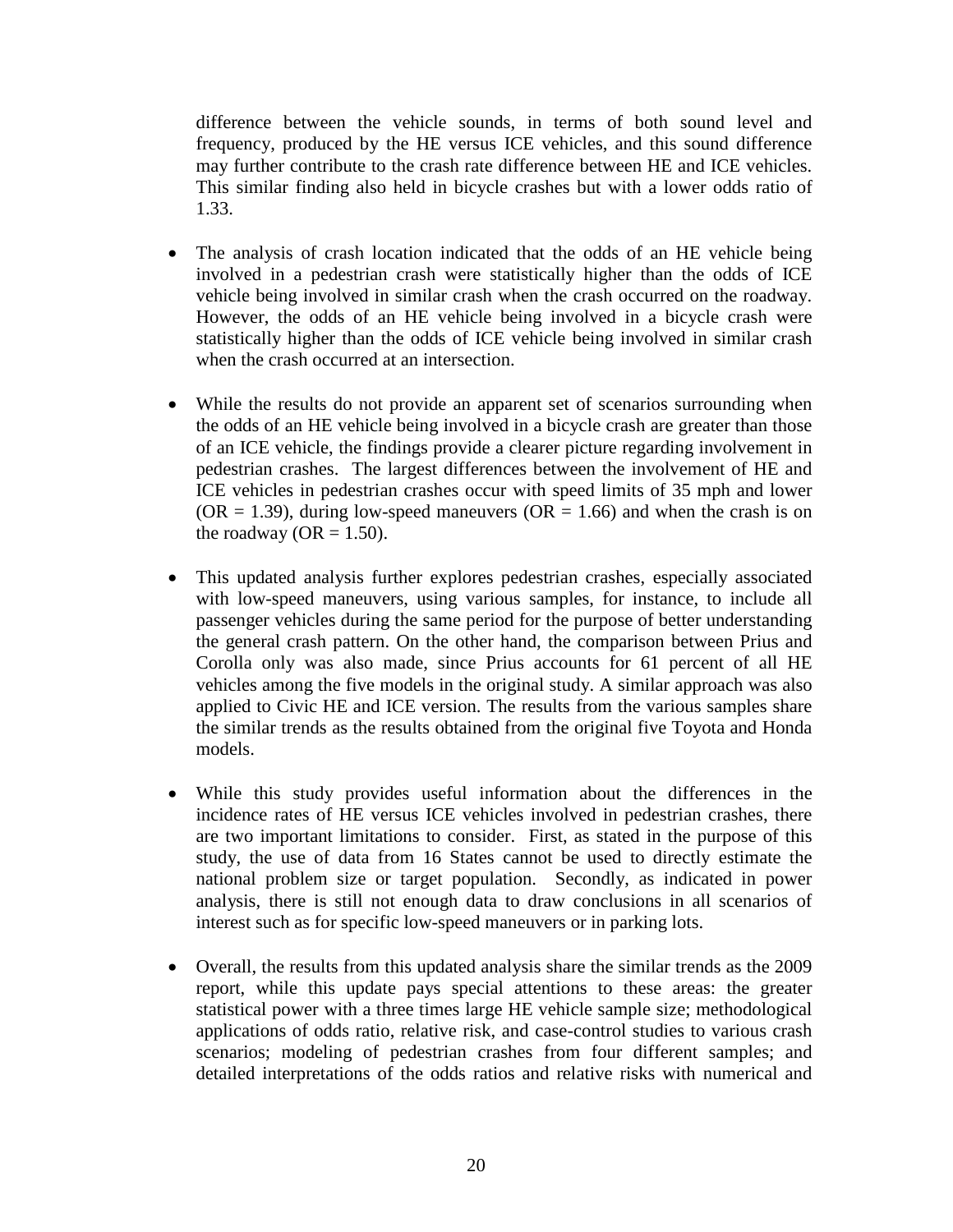graphical presentations, furthermore, with a focus on the pedestrian crash rate comparison between HE and ICE vehicles associated with low-speed maneuvers.

#### <span id="page-26-0"></span>**8. REFERENCES**

- Breslow, N., & Day, N. (1980). *Statistical Methods in Cancer Research Analysis for Case-Control Studies Vol. 1*. Lyon, France: International Agency for Research on Cancer,.
- Hanna, R. (2009, September). Incidence of Pedestrian and Bicyclist Crashes by Hybrid Electric Passenger Vehicles. (DOT HS 811 204). Washington, DC: National Highway Traffic Safety Administration. Available at http://wwwnrd.nhtsa.dot.gov/Pubs/811204.pdf.
- Koepsell, T., & Weiss, N. (2003). *Epidemiologic Methods Study the Occurrence of Illness*. New York: Oxford University Press.
- Ono, K., Himeno, R., & Fukushima, T. (1999). "Prediction of Wind Noise Radiated from Passenger Cars and Its Evaluation Based on Auralization." *Journal of Wind Engineering and Industrial Aerodynamics*, 81:403-19.
- Piantadosi, S. (1997). *Clinical Trials A Methodologic Perspective*. New York: John Wiley and Sons.

#### <span id="page-26-1"></span>**9. ACKNOWLEDGEMENT**

Help received from Dr. Donna Glassbrenner, Gayle Dalrymple, James MacIsaac, and Jim Simons is greatly appreciated.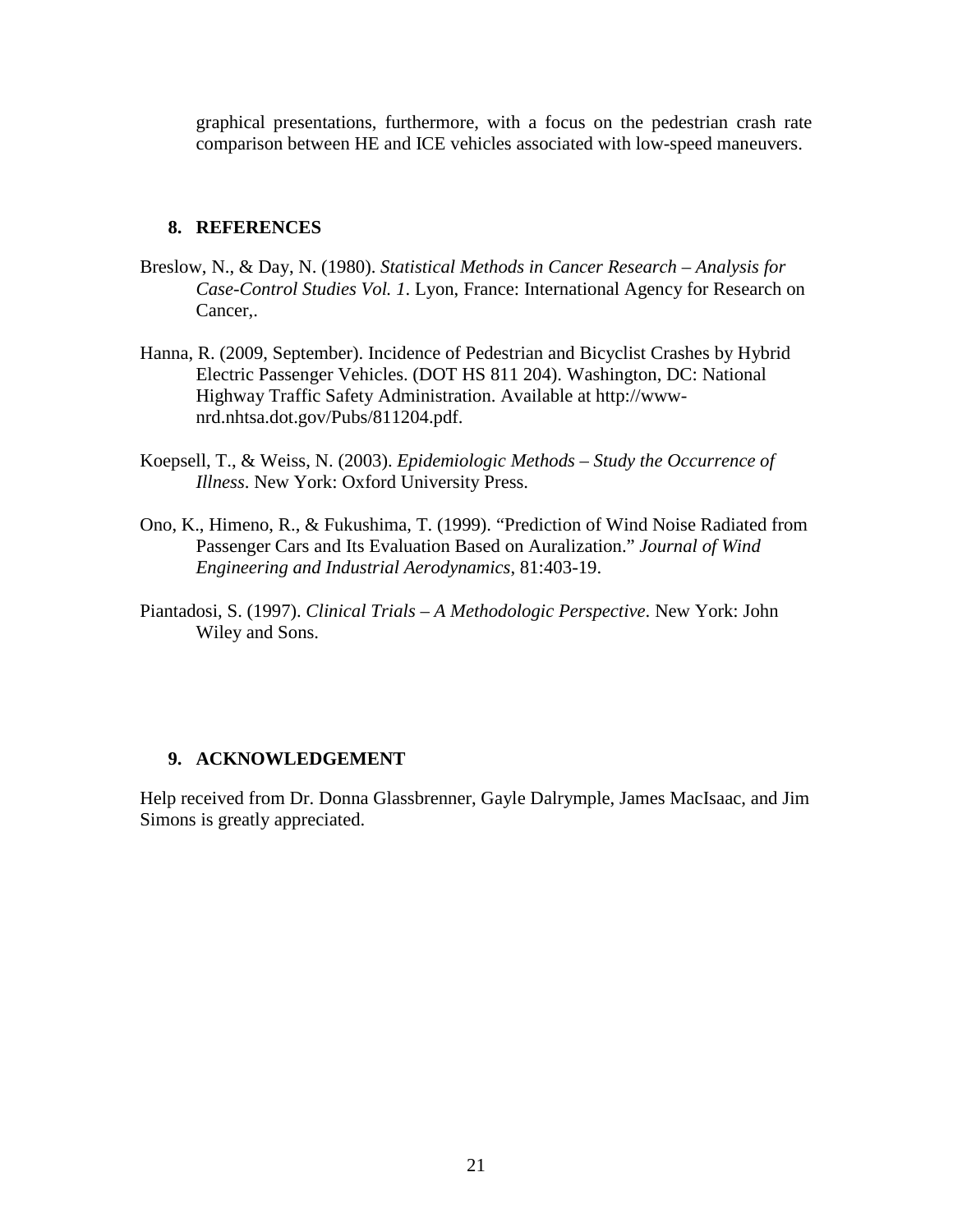#### <span id="page-27-0"></span>**10. APPENDIX ONE: SAMPLE SIZE CALCULATIONS**

One important part of comparing the incidence rates of any two groups is to make sure that the study sample size is large enough, so that a sufficiently statistical power, at least 80 percent, can be reached (or a smaller p-value can be obtained, see Piantadosi, 1997), the sample size is especially important if the incidence rates are very small, such as the pedestrian crash rates from either HE or ICE vehicles (often under 1.5%).

The sample size of each group of HE and ICE is obtained as following Equation (1), assuming 2-sided test and two equal sizes:

$$
n = \frac{\left[p_0(1-p_0) + p_a(1-p_a)\right] \left\{Q_z^{1-\beta} + Q_z^{1-\frac{\alpha}{2}}\right\}^2}{\left(\left(p_0 - p_a\right)^2\right)}
$$
 Eq. (1)

Where " $p_0$ " is the incidence rate of HE vehicles, and " $p_a$ " of the rate of ICE Vehicles, these rates can be obtained from Tables 8-9: A total of 186 out 24,297 HE vehicles were involved in crashes with pedestrians, accounting for 0.77 percent of all HEVs included in the analysis. A total of 5,699 out of 1,001,000 ICE vehicles were involved in crashes with pedestrians, accounting for 0.57 perc ent of all IC E vehicles included in the analysis. If a of 5% is used, then  $Q_z^{1-\beta} = 0.84$ ,  $Q_z^{1-\alpha/2} = 1.96$ , the following Table 25 and Figure 5, minimum 80% statistical power is required for this study and a statistical significant level based on Eq. (1), show minimum sample sizes required for this study including both cases of unequal sizes or equal sizes of HE and ICE vehicle groups, and Figure 5 is the total sample size of two equal groups. For example, if size ratio of (ICE/HE) is 30 due to more ICE vehicle available than HE, then the minimum sample size for HE vehicles is 13,203 (Design 4 of Table 25), and current of 24,297 HE vehicles are large enough to meet 80 percent power requirement.

| <b>Variable</b>      | Design 1 | Design 2 | Design 3 | Design 4 |
|----------------------|----------|----------|----------|----------|
| alpha, $\alpha$      | 0.050    | 0.050    | 0.050    | 0.050    |
| One or two side      | 2        | 2        | 2        |          |
| Rate 1, HE           | 0.008    | 0.008    | 0.008    | 0.008    |
| Rate 2, ICE          | 0.006    | 0.006    | 0.006    | 0.006    |
| $RR = Rate2 / Rate1$ | 0.739    | 0.739    | 0.739    | 0.739    |
| Power, $1-\beta$     | 80       | 80       | 80       | 80       |
| HE Size $(n1)$       | 27,108   | 15,613   | 14,168   | 13,203   |
| ICE Size $(n2)$      | 27,108   | 78,065   | 141,676  | 396,061  |
| Ratio of ICE / HE    |          |          | 10       | 30       |

<span id="page-27-1"></span>**Table 25: HE and ICE Sample Sizes With Various Ratios Using Tables 8 and 9** 

The result for (ICE/HE=1, equal size, Design 1) can be plotted as Figure 5 that also displays the relationship between statistical power with sample size (data from Tables 8 and 9):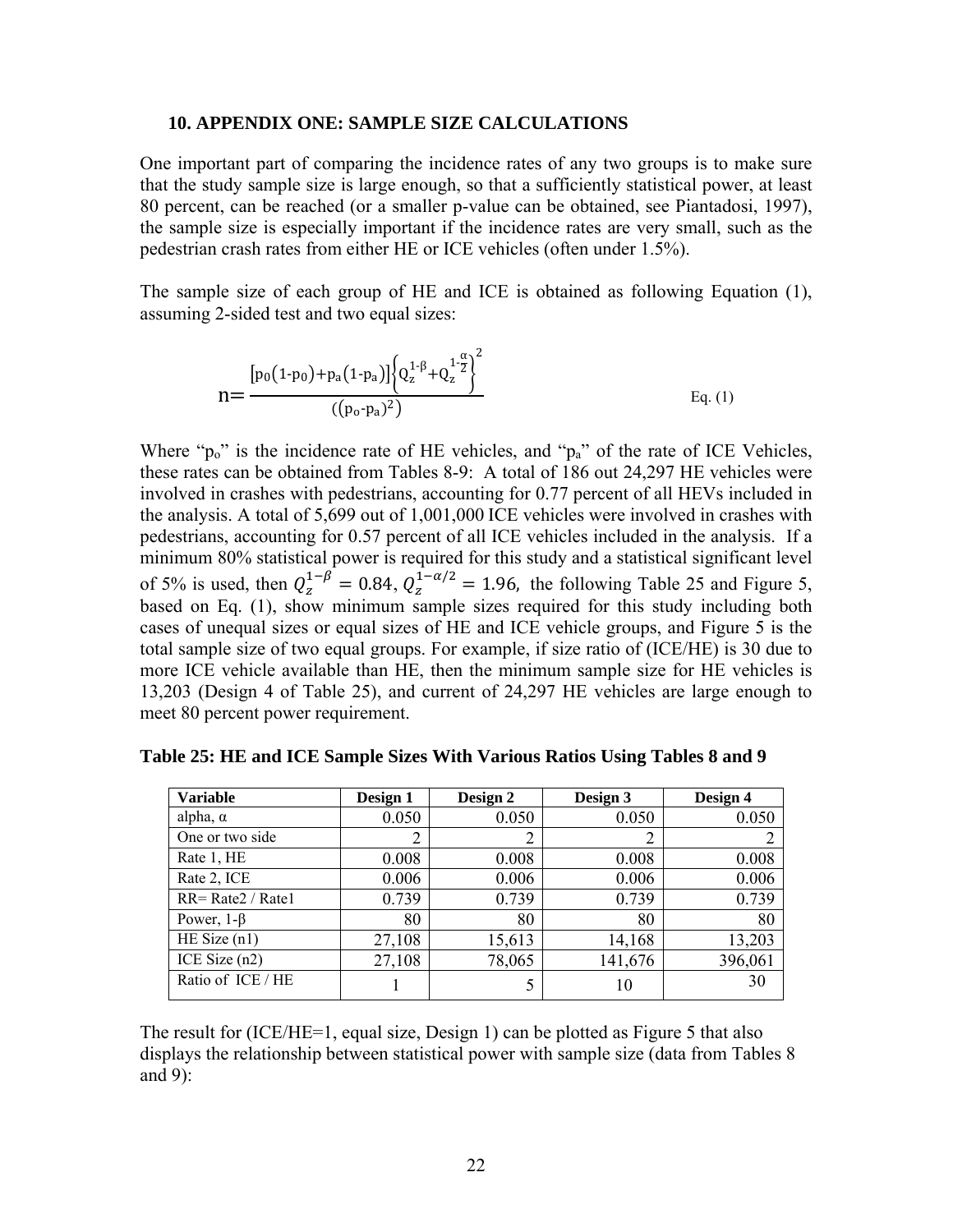

<span id="page-28-0"></span>**Figure 5: Sample Size and Statistical Power for Tables 8 and 9 Where ICE/HE=1**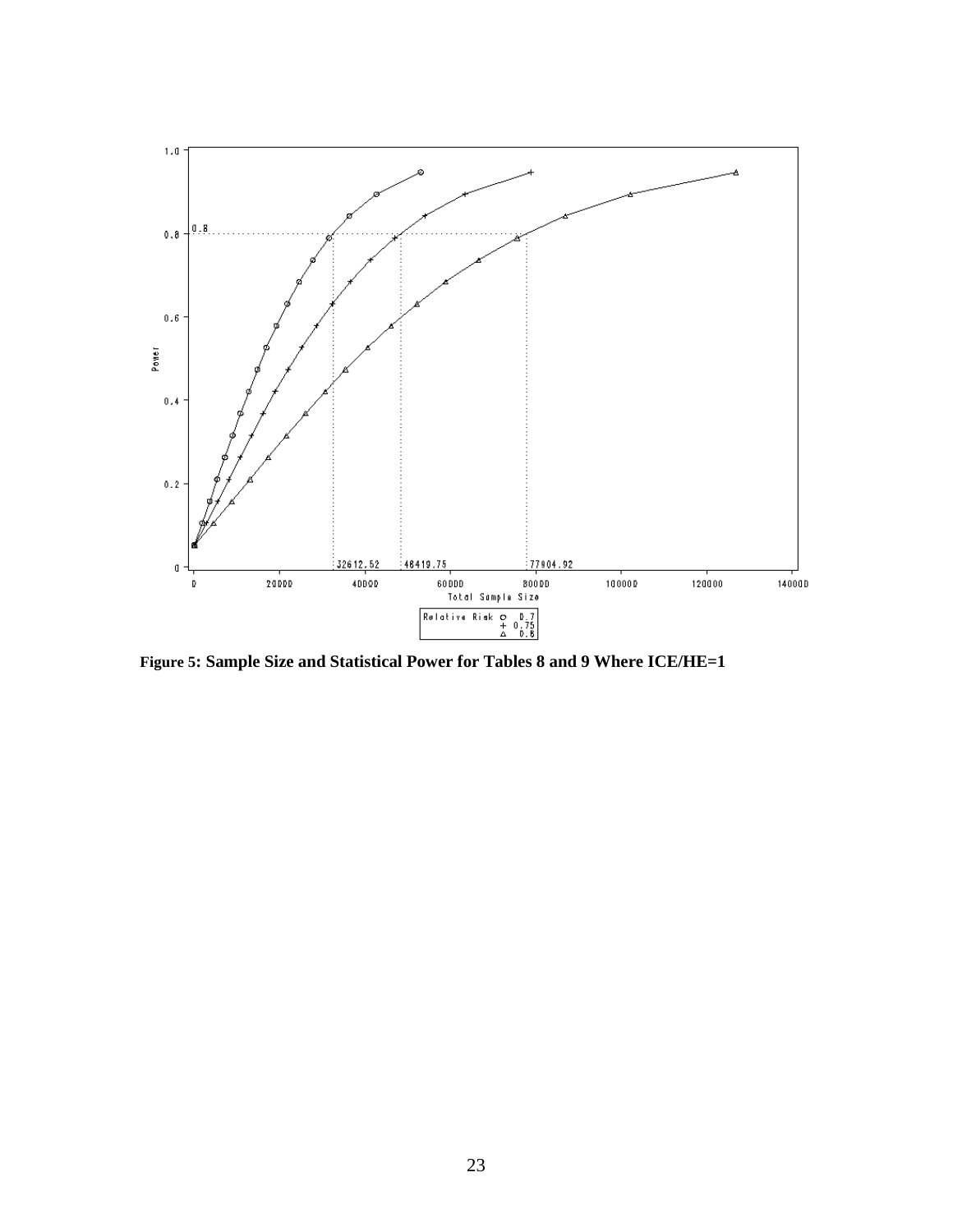#### <span id="page-29-0"></span>**11. APPENDIX TWO: VARIOUS WEATHER AND LIGHT CONDITIONS**

The following Tables 26 through 31 provide the additional vehicle counts with various conditions of weathers and lighting conditions using the original five models for pedestrian crashes, and for bicyclist crashes, respectively. While they are not discussed in this report, they are included for consistency with the previous NHTSA report (Hanna, 2009).

<span id="page-29-1"></span>

| Light Condition       | <b>HE Vehicles</b> | Percent | <b>ICE</b><br><b>Vehicles</b> | Percent |
|-----------------------|--------------------|---------|-------------------------------|---------|
| Daylight              | 17,383             | 72%     | 678,404                       | 68%     |
| Dark—street lights on | 3,129              | 13%     | 148,257                       | 15%     |
| Dark—no lights        | 1,625              | 7%      | 63311                         | 6%      |
| Dawn/dusk             | 1,425              | 6%      | 47554                         | 5%      |
| Other and unknown     | 735                | 3%      | 63,474                        | 6%      |
| <b>Total</b>          | 24,297             | 100%    | 1,001,000                     | 100%    |

**Table 26**: **Light Condition During All Crashes**

| <b>Table 27: Weather Condition During All Crashes</b> |  |  |
|-------------------------------------------------------|--|--|
|                                                       |  |  |

<span id="page-29-2"></span>

|                          |                    |         | <b>ICE</b>      |         |
|--------------------------|--------------------|---------|-----------------|---------|
| <b>Weather Condition</b> | <b>HE Vehicles</b> | Percent | <b>Vehicles</b> | Percent |
| Clear                    | 16,611             | 68%     | 653,986         | 65%     |
| Cloudy/foggy             | 2,172              | 9%      | 110,034         | 11%     |
| Raining                  | 3,067              | 13%     | 130,046         | 13%     |
| Snowing                  | 941                | 4%      | 30,261          | 3%      |
| Other and unknown        | 1,506              | 6%      | 76,673          | 8%      |
| <b>Total</b>             | 24,297             | 100%    | 1,001,000       | 100%    |

<span id="page-29-3"></span>

| <b>Light Condition</b> | <b>HE Vehicle</b><br><b>Involved</b> in<br><b>Pedestrian</b><br>Crash | <b>HE Vehicle</b><br><b>Incidence Rate</b> | <b>ICE Vehicle</b><br><b>Involved</b> in<br><b>Pedestrian</b><br>Crash | <b>ICE Vehicle</b><br><b>Incidence Rate</b> |
|------------------------|-----------------------------------------------------------------------|--------------------------------------------|------------------------------------------------------------------------|---------------------------------------------|
| Daylight               | 124                                                                   | 0.71%                                      | 3,821                                                                  | 0.56%                                       |
| Dark—street lights on  | 33                                                                    | 1.05%                                      | 1.244                                                                  | 0.84%                                       |
| Dark—no lights         | 13                                                                    | 0.80%                                      | 415                                                                    | 0.66%                                       |
| Dawn/dusk              | 16                                                                    | 1.12%                                      | 179                                                                    | 0.38%                                       |
| Other and unknown      | 0                                                                     | $0.00\%$                                   | 40                                                                     | 0.06%                                       |
| <b>Total</b>           | 186                                                                   |                                            | 5,699                                                                  |                                             |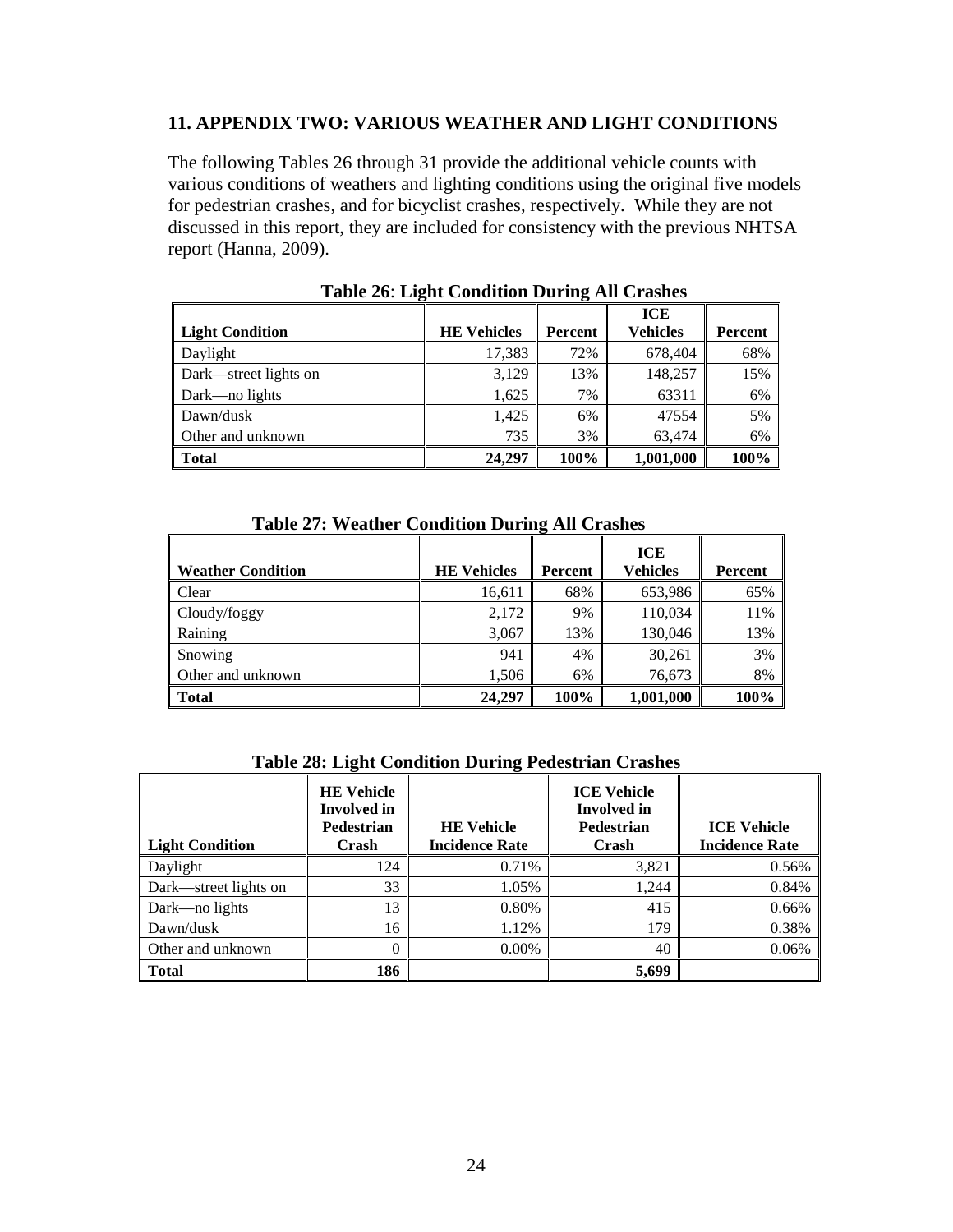<span id="page-30-0"></span>

| <b>Weather Condition</b> | <b>HE Vehicle</b><br><b>Involved</b> in<br><b>Pedestrian</b><br>Crash | <b>HE Vehicle</b><br><b>Incidence Rate</b> | <b>ICE Vehicle</b><br><b>Involved</b> in<br><b>Pedestrian</b><br>Crash | <b>ICE Vehicle</b><br><b>Incidence Rate</b> |
|--------------------------|-----------------------------------------------------------------------|--------------------------------------------|------------------------------------------------------------------------|---------------------------------------------|
| Clear                    | 132                                                                   | 0.79%                                      | 4,237                                                                  | 0.65%                                       |
| Cloudy/foggy             | 12                                                                    | 0.55%                                      | 513                                                                    | 0.47%                                       |
| Raining                  | 28                                                                    | 0.91%                                      | 711                                                                    | 0.55%                                       |
| Snowing                  | 6                                                                     | 0.64%                                      | 114                                                                    | 0.38%                                       |
| Other and unknown        | 8                                                                     | 0.53%                                      | 124                                                                    | 0.16%                                       |
| <b>Total</b>             | 186                                                                   |                                            | 5,699                                                                  |                                             |

**Table 29: Weather Condition During Pedestrian Crashes**

# **Table 30: Light Condition During Bicyclist Crashes**

<span id="page-30-1"></span>

| <b>Light Condition</b> | <b>HE Vehicle</b><br><b>Involved</b> in<br><b>Bicyclist</b><br>Crash | <b>HE Vehicle</b><br><b>Incidence Rate</b> | ICE<br><b>Vehicle</b><br><b>Involved</b> in<br><b>Bicyclist</b><br>Crash | <b>ICE Vehicle</b><br><b>Incidence Rate</b> |
|------------------------|----------------------------------------------------------------------|--------------------------------------------|--------------------------------------------------------------------------|---------------------------------------------|
| Daylight               | 98                                                                   | 0.56%                                      | 2,452                                                                    | 0.36%                                       |
| Dark—street lights on  | 11                                                                   | 0.35%                                      | 356                                                                      | 0.24%                                       |
| Dark—no lights         | 2                                                                    | 0.12%                                      | 108                                                                      | 0.17%                                       |
| Dawn/dusk              | 5                                                                    | 0.35%                                      | 125                                                                      | 0.26%                                       |
| Other and unknown      | 0                                                                    | $0.00\%$                                   | 11                                                                       | 0.02%                                       |
| <b>Total</b>           | 116                                                                  |                                            | 3,052                                                                    |                                             |

# **Table 31: Weather Condition During Bicyclist Crashes**

<span id="page-30-2"></span>

| Weather<br><b>Condition</b> | <b>HE</b> Vehicle<br><b>Involved</b> in<br><b>Bicyclist</b><br>Crash | <b>HE</b> Vehicle<br><b>Incidence Rate</b> | <b>ICE</b><br><b>Vehicle</b><br><b>Involved</b> in<br><b>Bicyclist</b><br>Crash | <b>ICE Vehicle</b><br><b>Incidence Rate</b> |
|-----------------------------|----------------------------------------------------------------------|--------------------------------------------|---------------------------------------------------------------------------------|---------------------------------------------|
| Clear                       | 96                                                                   | 0.58%                                      | 2,496                                                                           | 0.65%                                       |
| Cloudy/Foggy                | ¬                                                                    | 0.32%                                      | 311                                                                             | 0.47%                                       |
| Raining                     | 10                                                                   | 0.33%                                      | 157                                                                             | 0.55%                                       |
| Snowing                     | 0                                                                    | $0.00\%$                                   | 15                                                                              | 0.38%                                       |
| Other and unknown           | 3                                                                    | 0.20%                                      | 73                                                                              | 0.16%                                       |
| Total                       | 116                                                                  |                                            | 3,052                                                                           |                                             |